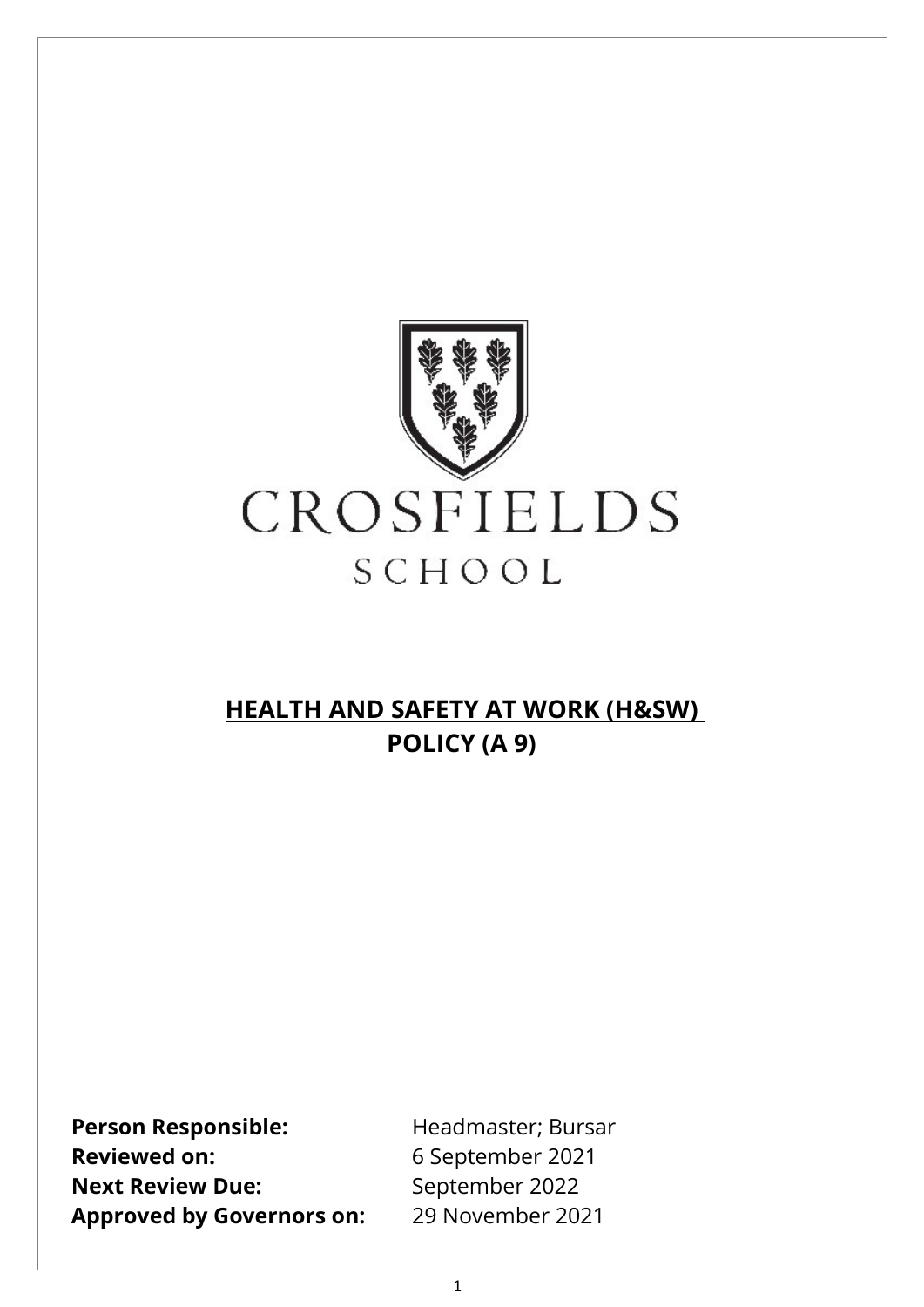# **Contents**

|    |                                                      | Page No |
|----|------------------------------------------------------|---------|
| 1. | <b>General Statement of Policy</b>                   | 4       |
| 2. | <b>Organisation for Health and Safety Management</b> | 5       |
| 3. | <b>Accident Recording and Reporting</b>              | 10      |
| 4. | <b>Access</b>                                        | 13      |
| 5. | <b>Active Monitoring</b>                             | 13      |
| 6. | <b>Asbestos</b>                                      | 13      |
| 7. | <b>Auditing and Inspection</b>                       | 15      |
| 8. | <b>Building Maintenance</b>                          | 15      |
|    | 9. Catering                                          | 15      |
|    | 10. Cleaning                                         | 16      |
|    | 11. Confined Spaces                                  | 16      |
|    | 12. Construction                                     | 16      |
|    |                                                      |         |
|    | 13. Contractors                                      | 17      |
|    | 14. Control of Substances Hazardous to Health        | 18      |
|    | 15. Covid-19                                         | 18      |
|    | 16. Dangerous Substances and Explosive Atmospheres   | 19      |
|    | 17. Disability                                       | 19      |
|    | 18. Display Screen Equipment                         | 19      |
|    | 19. Driving and School Transport                     | 20      |
|    | 20. Drugs and Alcohol                                | 20      |
|    | 21. Educational Visits                               | 20      |
|    | 22. Electricity                                      | 20      |
|    | 23. Emergencies                                      | 21      |
|    | 24. Events                                           | 21      |
|    | 25. Fire Precautions                                 | 21      |
|    | 26. First Aid                                        | 22      |
|    | 27. Food Safety                                      | 22      |
|    | 28. Gas                                              | 22      |
|    | 29. Glazing                                          | 22      |
|    | 30. Health and Safety Induction                      | 23      |
|    | 31. Hirings                                          | 23      |
|    | 32. Home Working                                     | 24      |
|    | 33. Housekeeping                                     | 24      |
|    | 34. <b>Jonising Radiation</b>                        | 24      |
|    |                                                      | 25      |
|    | 35. Lead                                             |         |
|    | 36. Legionella                                       | 25      |
|    | 37. Lifts and Lifting Equipment                      | 25      |
|    | 38. Local Exhaust Ventilation                        | 25      |
|    | 39. Local Management Arrangements                    | 25      |
|    | 40. Lone Working                                     | 26      |
|    | 41. Maintenance of Plant and Equipment               | 26      |
|    | 42. Manual Handling                                  | 26      |
|    | 43. Medicines                                        | 27      |
|    | 44. New and Expectant Mothers                        | 27      |
|    | 45. Noise and Vibration                              | 28      |
|    | 46. Notices                                          | 28      |
|    | 47. Occupational Health                              | 28      |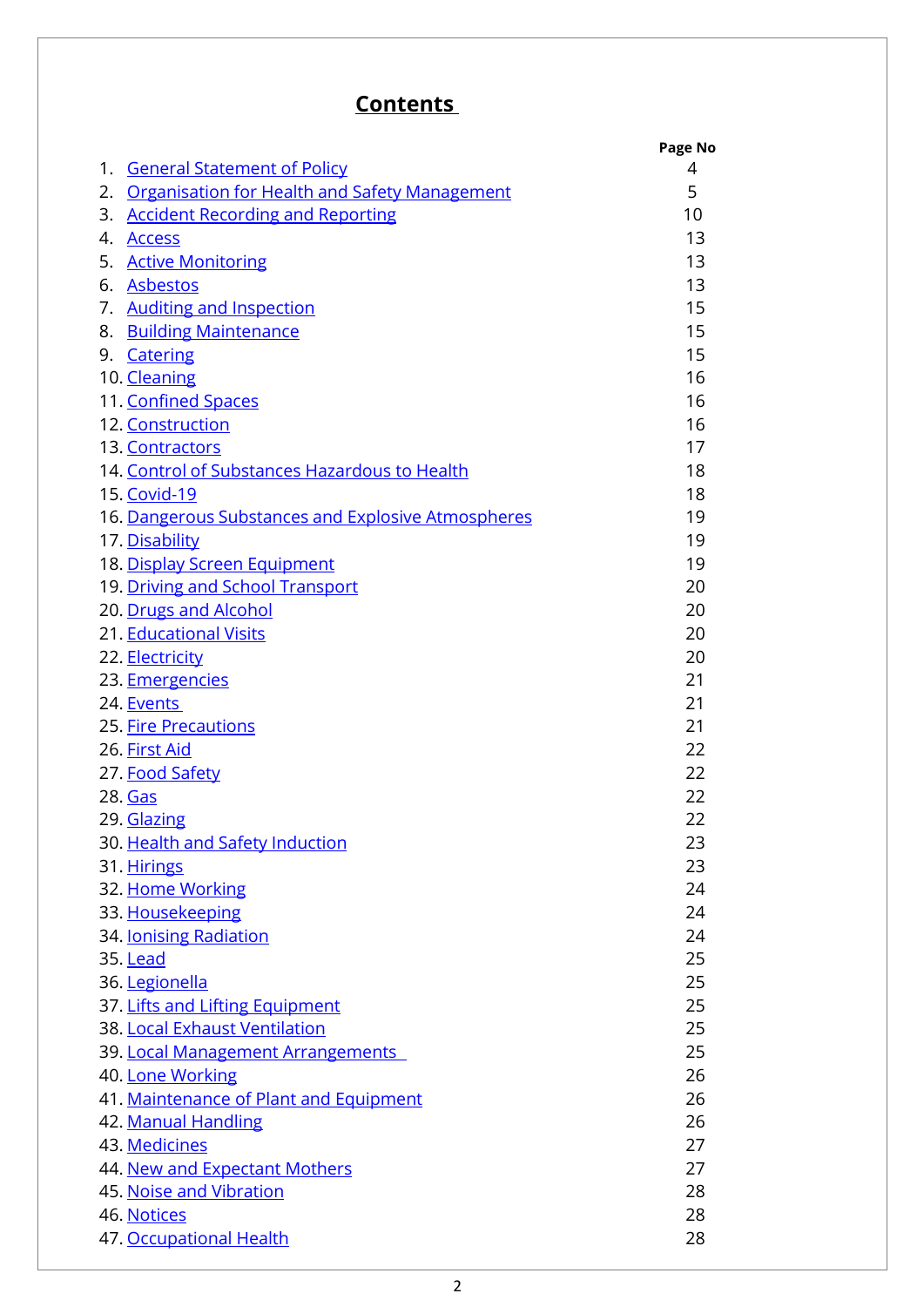| 48. Onsite Vehicle Movements                  | 28 |
|-----------------------------------------------|----|
| 49. Out of Bounds (Risky Areas)               | 28 |
| 50. Personal Protective Equipment             | 30 |
| 51. Pesticides                                | 30 |
| 52. Play Equipment                            | 30 |
| 53. Pressure Systems                          | 30 |
| 54. Risk Assessment                           | 30 |
| 55. Safeguarding                              | 31 |
| 56. Security                                  | 31 |
| 57. Slips and Trips                           | 31 |
| 58. Sports, Games & Activities                | 31 |
| 59. Stress                                    | 31 |
| 60. Swimming                                  | 32 |
| 61. Training (Health and Safety)              | 32 |
| 62. Trees and Ground Safety                   | 32 |
| 63. Violent, Abusive or Threatening Behaviour | 33 |
| 64. Weather                                   | 33 |
| 65. Welfare                                   | 33 |
| 66. Work at Height/Ladders                    | 33 |
| 67. Work Equipment                            | 33 |
| 68. Young People                              | 34 |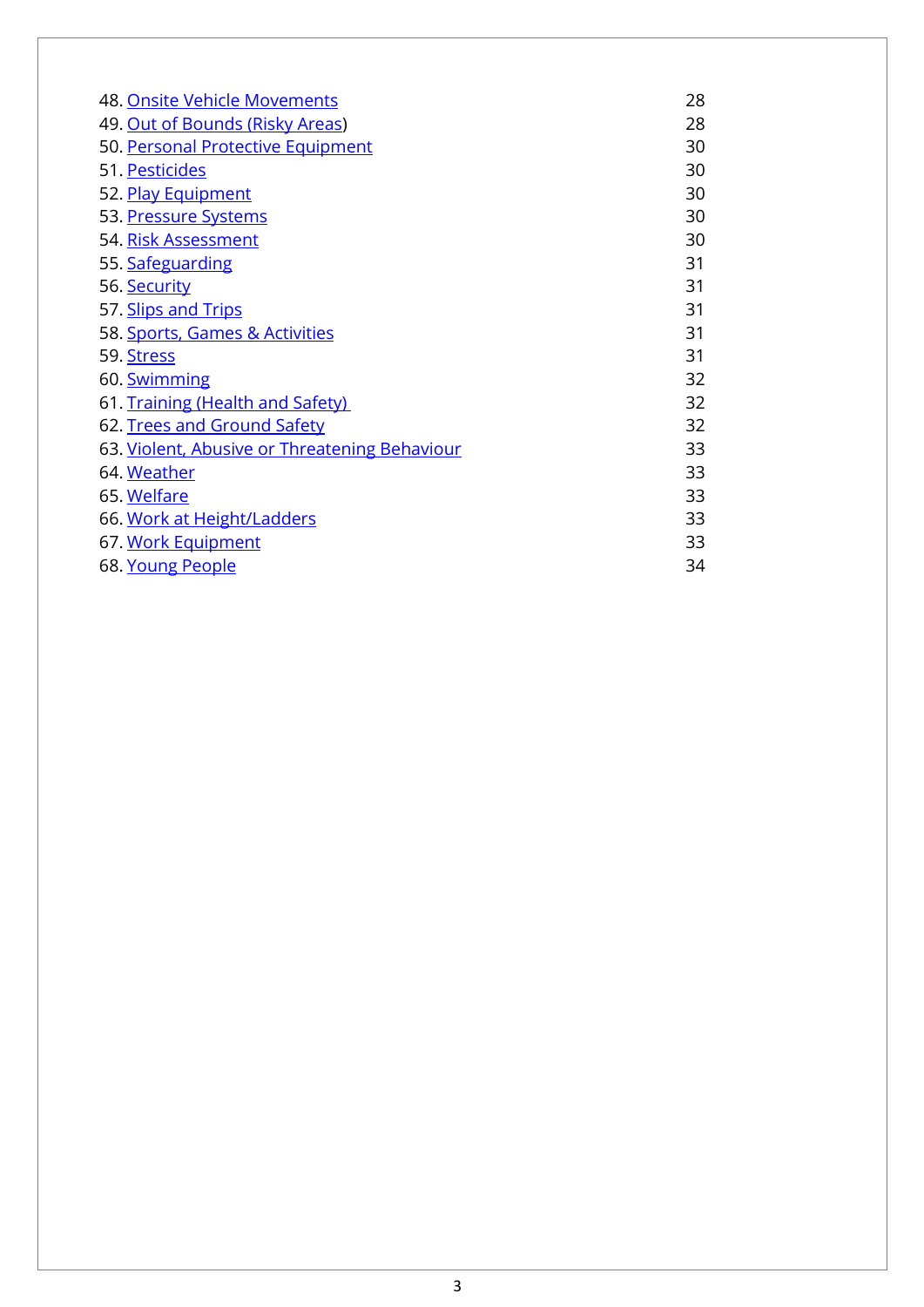#### <span id="page-3-0"></span>**GENERAL STATEMENT OF POLICY**

The Governors recognise and accept their responsibility as the employer for providing, in accordance with the Health and Safety at Work Act 1974, workplaces and work practices which are safe and healthy for employees, for pupils including those within the Early Years Foundation Stage (EYFS), for visitors including contractors, hirers and for any others affected. The Governors and Headmaster ensure that the premises of the school are fit for purpose and suitable for the age of children cared for and the activities undertaken. This Policy covers suitable provision for the EYFS which comply with the requirements of current health and safety legislation including fire safety and hygiene requirements.

**Covid-19:** The School will operate under the extant Government guidance in relation to Covid-19 and it anticipates that this will be a dynamic situation.

We are committed to:

- Providing a productive and safe learning environment.
- Preventing accidents and any work-related illnesses.
- Compliance with all statutory requirements.
- Minimising risks via assessment and policy.
- Providing safe working equipment and ensuring safe working methods.
- Including all staff and representatives in health and safety decisions.
- Monitoring and reviewing our policies to ensure effectiveness.
- Setting high targets and objectives to develop the school's culture of continuous improvement.
- Ensuring adequate welfare facilities are available throughout our school.
- Ensuring adequate resources are available to address health and safety issues, so far as is reasonably practicable.

#### **LEGAL FRAMEWORK**

This policy has due regard to all relevant legislation including, but not limited to, the following:

- Health and Safety at Work etc. Act 1974
- The Workplace (Health, Safety and Welfare) Regulations 1992
- The Management of Health and Safety at Work Regulations 1999
- The Control of Substances Hazardous to Health Regulations 2002
- The Reporting of Injuries, Diseases and Dangerous Occurrences Regulations 2013
- The Construction (Design and Management) Regulations 2015
- The Education (Independent School Standards) Regulations 2014
- The Personal Protective Equipment at Work Regulations 1992
- The Education (School Premises) Regulations 1999
- The Ionising Radiation Regulations 2017 (IRR17)
- The Food Information (Amendment) (England) Regulations 2019 (Natasha's Law)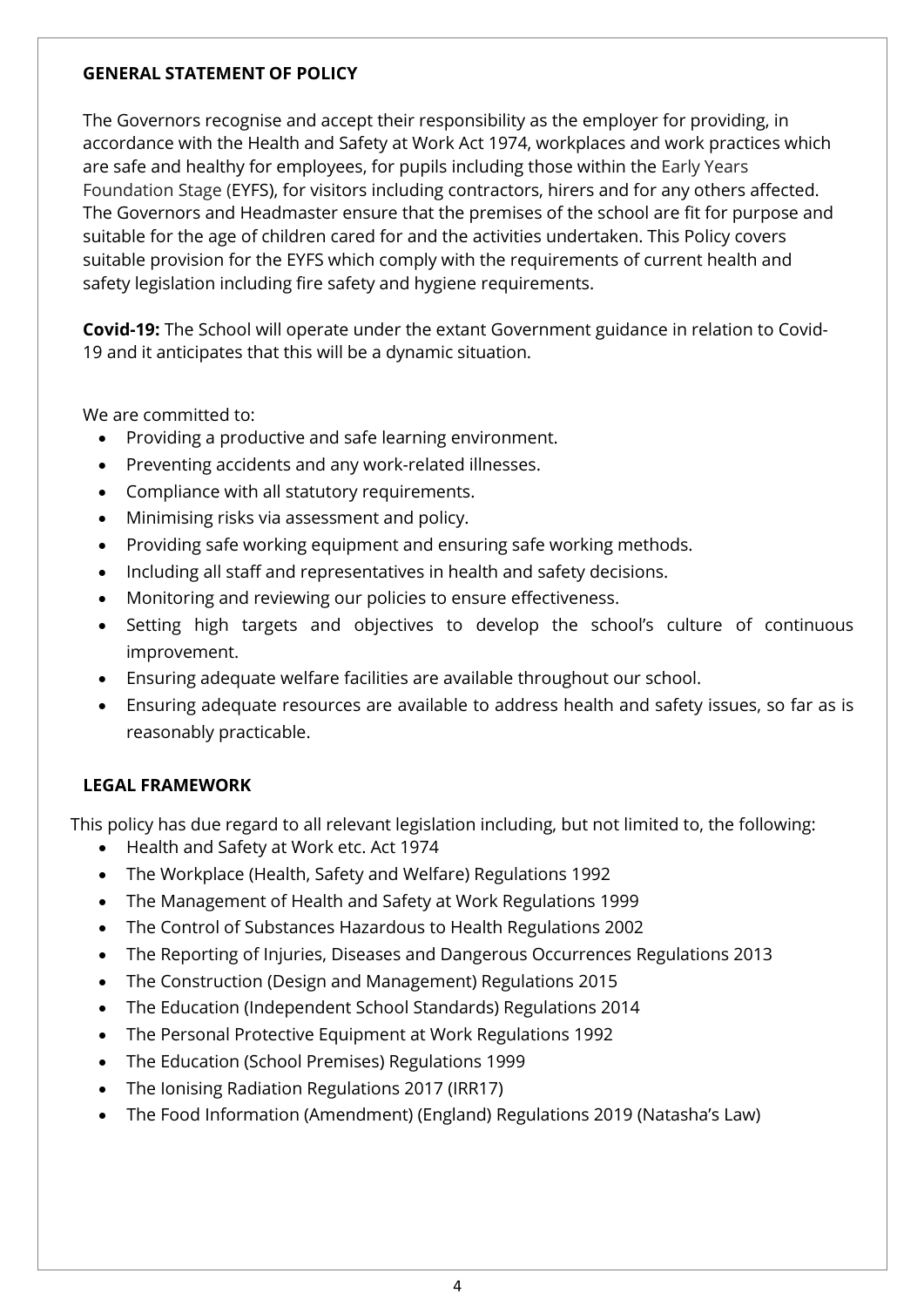### <span id="page-4-0"></span>**ORGANISATION FOR HEALTH & SAFETY MANAGEMENT**

# **Head**

The Head has responsibility, delegated from the Board of Governors, for ensuring the health, safety and welfare of the pupils, staff and all personnel visiting the school, visitors, contractors, peripatetic staff etc. He does this through the provision of adequate resources and delegation to competent personnel:

- Ensure compliance with this Health and Safety Policy in each and every respect, to keep the SLT, all employees and permanently assigned contractors informed of this Policy and any changes to it, to ensure that the necessary resources for implementation are available and to ensure that a report is made to **Governors** annually.
- Plan, organise, control, monitor and review arrangements for health and safety for employees, for permanent contractors, for volunteers, for pupils including those within the EYFS, for visitors including occasional contractors and others affected by our work activities – this includes local management arrangements for safety and standalone management plans.
- Assess risks and commit assessments to writing.
- Ensure that work in all its aspects is safe and without risks to health.
- Ensure that information, training, instruction and supervision is provided and that systems of work are safe.
- Make proper provision for occupational and pupil health where necessary.
- Investigate and keep a record of accidents, occupational ill health, hazardous incidents and fires.
- Post warning signs and notices.
- Appoint first aid personnel and have first aid provision checked regularly.
- Ensure that the conditions of licences are observed.
- Ensure the safe disposal of hazardous wastes.
- Take reasonably practicable steps to ensure the Fire Safety Policy is implemented by all members of staff across the school.

A number of the Heads' duties are delegated to others. The following paragraphs describe the delegations and other arrangements which are in place. All those with health and safety duties will be provided with sufficient time to undertake their duties.

#### **Bursar**

The Head delegates the day to day co-ordination of the health and safety management system to the Bursar; this does not include child well-being or safeguarding.

The **Bursar** is the Health and Safety Coordinator whose duties are to:

- Be familiar with the contents of this Policy and ensure that the Policy and a Health & Safety folder is readily available to all employees on the school's T: Drive.
- Ensure that the 'Organisation for Health and Safety Management' is reviewed and updated as necessary (at least annually), that a copy is provided for the **Head** early in each academic year and that a copy is available to all employees early in each academic year.
- Together with others, identify health and safety training needs and co-ordinate as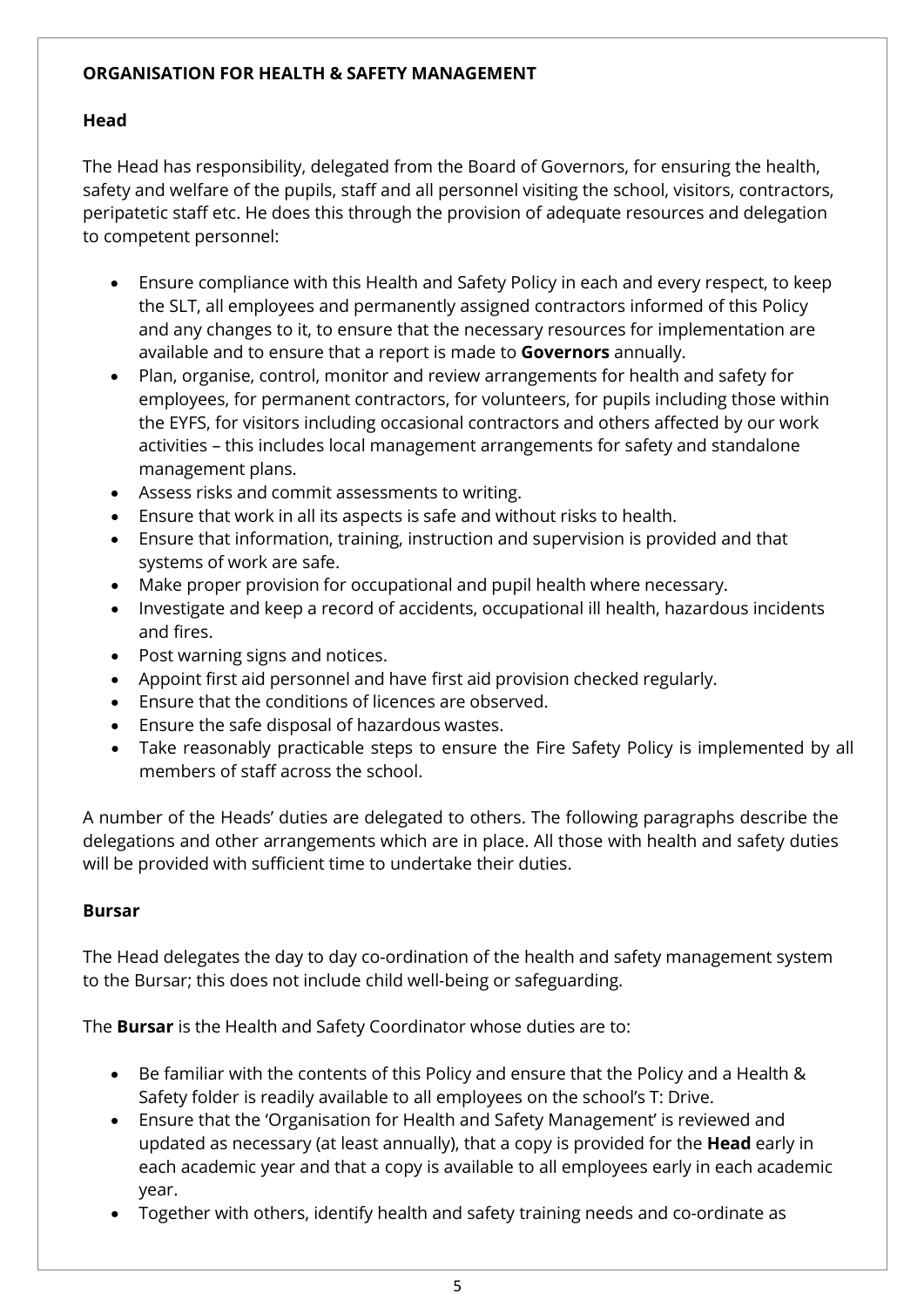necessary. A Safety Training Needs Audit should be carried out periodically.

- Monitor that Heads of Department prepare and review local management arrangements, standalone management plans, prepare and review risk assessments and carry out thorough examinations, tests and inspections as part of the developing Active Monitoring programme.
- Monitor that accidents, illnesses and incidents are reported and investigated and proper notifications are made to the HSE.
- Liaise with the HSE/EHO/Fire Service as appropriate.
- Delegate the role of Secretariat to the Health and Safety Committee to the **Compliance & Governance Co-ordinator**.

The **Bursar**'s duties as Fire Safety Officer are detailed in the Fire Safety Policy.

The **Bursar** must advise the **Head** and those with delegated duties on the measures needed to comply with this Policy, co-ordinate any advice given by specialist safety advisors and those with enforcement powers, monitor health and safety matters and report back to **Head**.

# **Second Master**

The Second Master is the Senior Fire Marshall and co-ordinates emergency evacuations.

# **Estates Manager**

The Estates Manager has responsibilities for organising the arrangements for the day to day safety of the school buildings and grounds through the safety procedures and compliance requirements. Some tasks and recordkeeping will be delegated to other members of staff.

Specific responsibilities are:

- Health and safety requirements of the premises including onsite traffic management and fire safety management.
- Asbestos management.
- Legionella management.
- Arrangements for contractors see Contractors.

# **Heads of Department**

All Heads of Department are responsible for ensuring all relevant arrangements, as identified in this policy and their own Departmental policies are implemented and ensure in accordance with the law the health and safety of employees, pupils and other persons within their area of responsibility and also anyone else who may be affected by their work activities. They are responsible for compiling written local management arrangements and ensuring they are known by those working within the Department. They must ensure where reasonable improvements to health and safety procedures are identified, that such measures are implemented.

All those with Head of Department responsibility should notify the Head and the Bursar and any other persons affected by any planned, new or recently identified significant risks in their areas and also of the control measures needed and should report to the Head any significant breach of safety arrangements.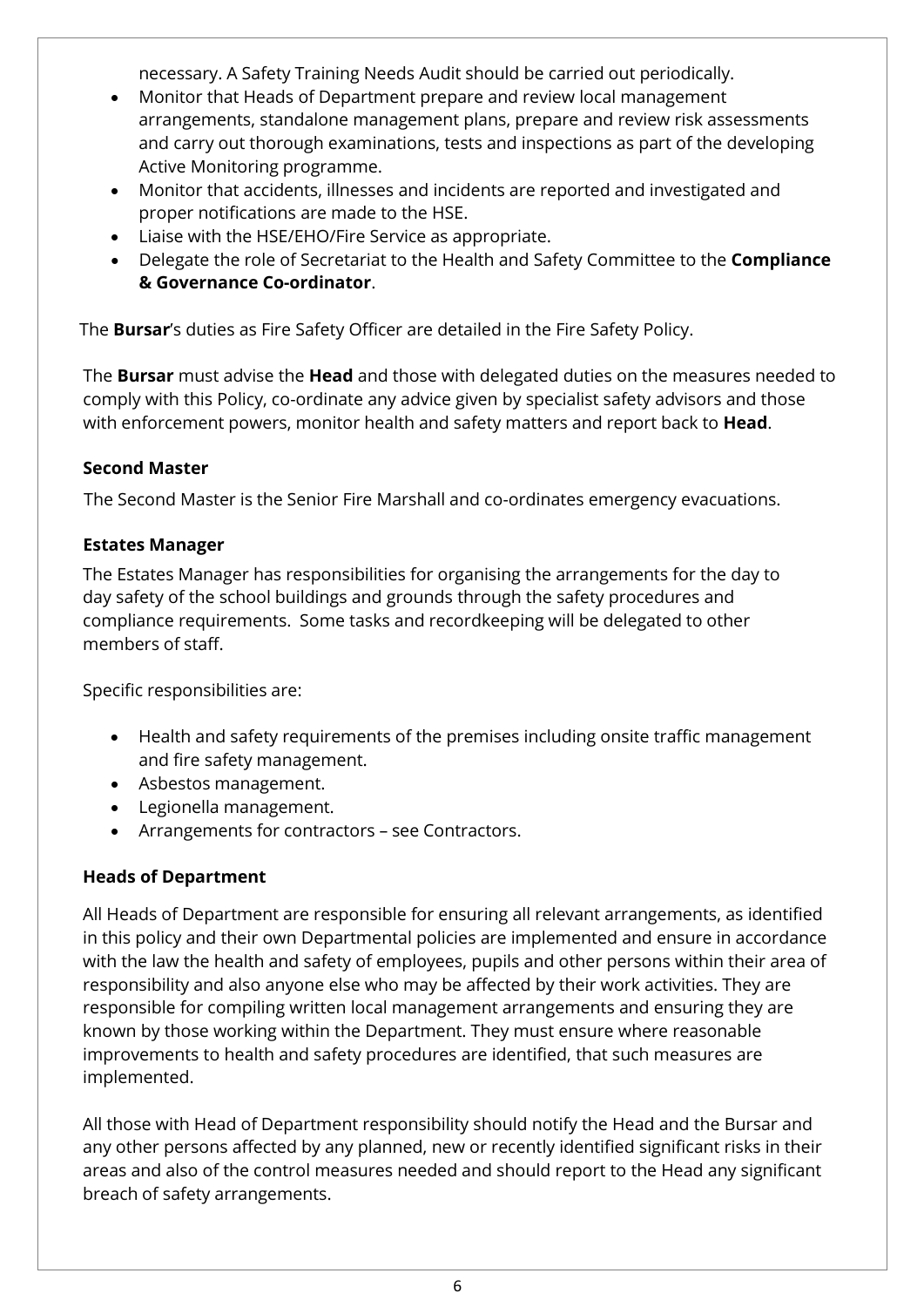When Heads of Department are absent for significant periods, adequate delegation of duties must be made.

# **Health and Safety Committee**

While the overall responsibility for health, safety and welfare rests with the Board of Governors and the Head, the practical management of health and safety is implemented through the Health and Safety Committee.

The Bursar chairs the termly meetings of the Health and Safety Committee. The members are a Governor representative, the Head, Bursar, Estates Manager, Maintenance Manager, School Nurse, Chef Manager, the Head of Enrichment, the Enterprise Manager and relevant Heads of Departments where medium and high level risks are identified: Art, DT, co-curricular, Games/PE/Swimming, Forest School and Science. The HR Manager will be invited to sit on the Health and Safety Committee to represent health, safety and welfare concerns of the wider staff. At any time, employees are invited to raise health and safety concerns through any of the committee members.

The purposes of the Committee are to consult with employees on matters concerning health and safety; to discuss any significant accidents, incidents, ill health, near misses and Reporting of Injuries, Diseases and Dangerous Occurrences Regulations (RIDDOR) reports; to monitor progress on recommendations from authoritative sources; to ensure that risk assessments are reviewed and updated; to monitor the effective implementation of the Health and Safety Policy and annually review the contents of the Health and Safety Policy.

The Health and Safety Committee will provide a report to the Buildings and Estates Committee on a termly basis.

# **Senior School Nurse**

The **Senior School Nurse** is responsible for the *First Aid Policy* and associated first aid provision.

In respect of Health & Safety, the School Nurse

- Maintains awareness of health and safety issues within the school affecting staff, pupils, visitors or the environment particularly where there are concerns for health.
- Ensures that the School is legally compliant with statutory requirements for medical provision. Up-to-date logs and records must be maintained.
- Acts as Health Adviser on the School's H&S Committee.
- Provides statistics on a termly basis reporting minor injuries and accidents.
- Supports and reviews Risk Assessments across the School; takes a role in risk assessing large scale events for medical and health needs drawing upon best practice and HSE guidelines wherever possible.
- Ensures that data sheets are held in the Medical Room detailing emergency medical treatment.
- Completes RIDDOR reporting as necessary.
- Liaises with Public Health England as required.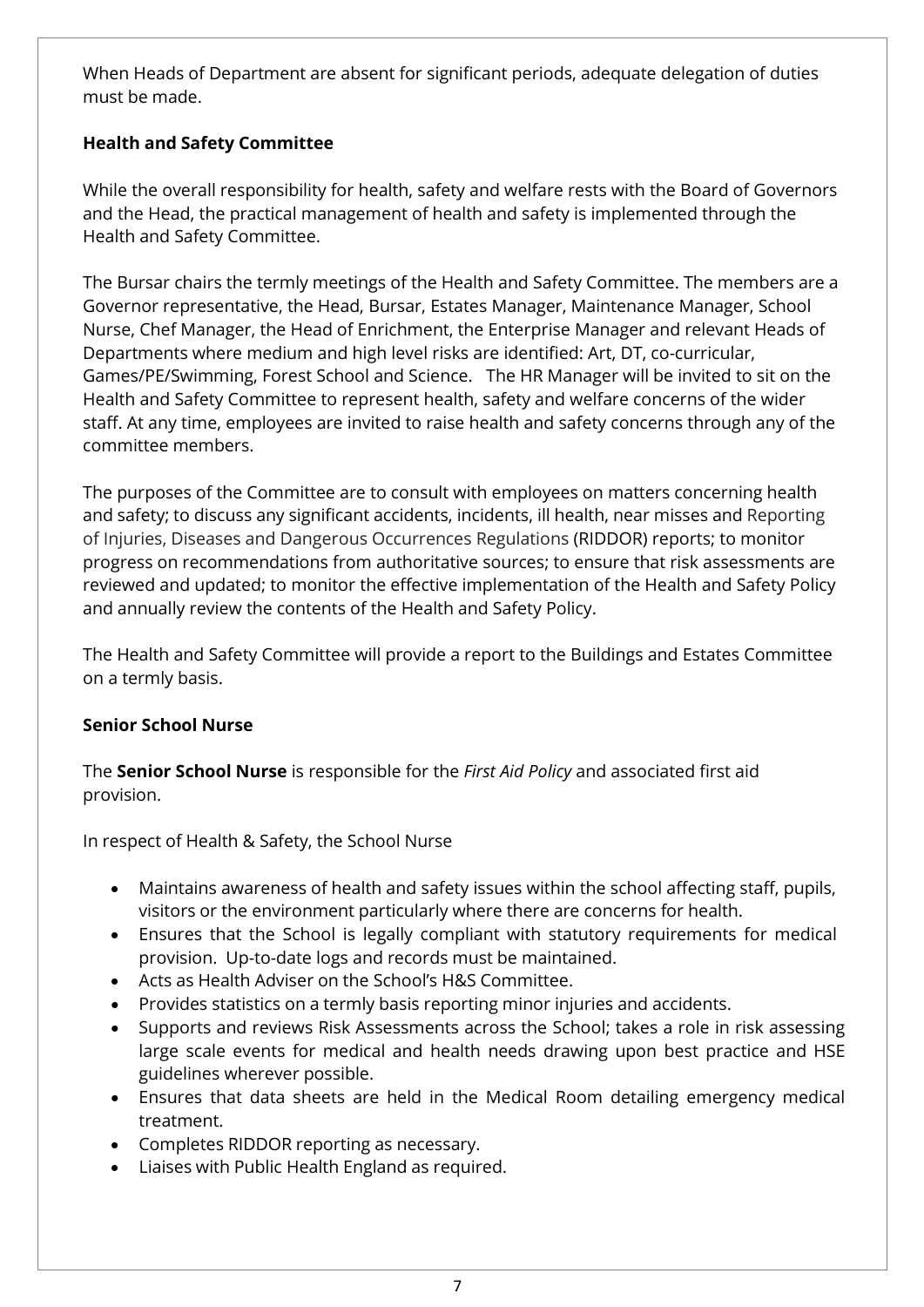# **Responsibility of all Members of Staff**

All members of staff , all pupils and all other persons entering onto school premises or who are involved in school activities are responsible for exercising care in relation to themselves andothers who may be affected by their actions.

Each individual must:

- Make sure that work is carried out in accordance with this Policy, procedures, risk assessments and associated documents
- Protect his or herself and others by using any guards or safety devices provided and by wearing the personal protective equipment provided and never interfering with or disconnecting safety devices.
- Follow, and help to carry out, relevant risk assessments to ensure the safety of themselves and other staff members, pupils and visitors. Inform their Head of Department of any new hazards identified
- Ensure that all staff, pupils and visitors are adhering to all rules, routines and procedures in place.
- Ensure all equipment is in good working order and safe to use.
- Ensure any toxic, hazardous or flammable substances are used correctly, and stored and labelled as appropriate.
- Report any defects in equipment or facilities to [faults@crosfields.com](mailto:faults@crosfields.com)
- Report all accidents, ill health and incidents and defects as soon as practicable
- Be familiar with the location of fire and safety equipment within the school.
- Exercise good standards of housekeeping and cleanliness.
- Offer any advice and suggestions that they think may improve health and safety

If any individual is in doubt about any safety matter they must consult their Head of Department, the Bursar, or if necessary, the Head.

All employees should be aware that:

- Health and safety emergencies must be reported as soon as possible to the **Estates Manager** or **Bursar**.
- Premises and equipment defects, e.g. trip hazards, must be reported as soon as they become apparent to the **Estates Manager or Maintenance Manager.**

#### **Visitors**

All visitors are required to sign in and out at the School Office or Oak Lodge or Sports Centre (evenings, weekends, and holidays only) and will be provided with a copyof Guidance for Adults Visiting or Working at Crosfields. Visitors will be collected by the member of staff concerned and escorted to the appropriate area of the school. Visitors will be given the relevant coloured lanyards.

Red Escorted at all times Blue Staff Green Approved contractor Black Governor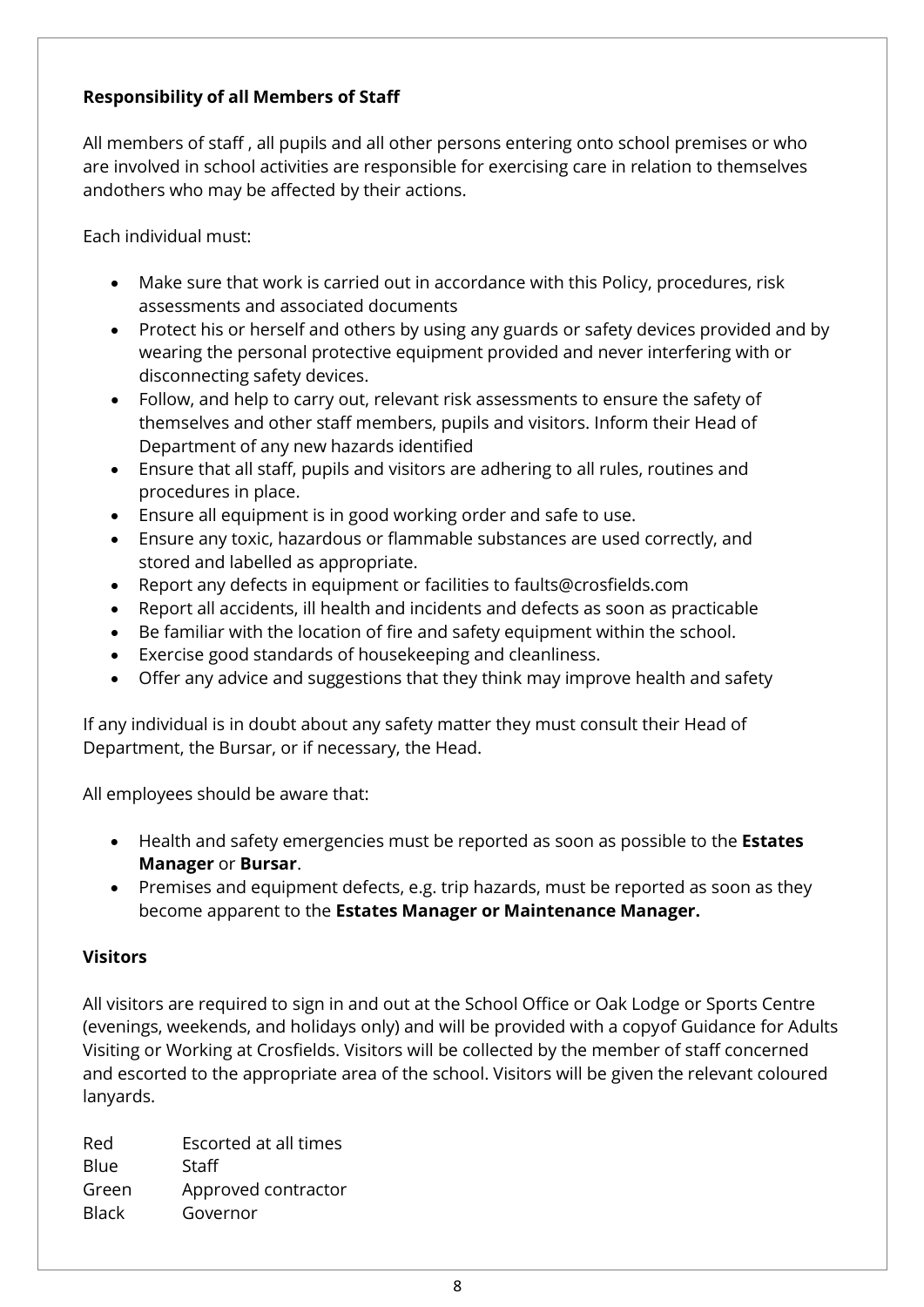Those in charge of visitors (including contractors) must ensure that the visitors adhere to the appropriate requirements of the Health and Safety Policy and where appropriate a Safe Start briefing given.

# **Pupils**

All pupils have a duty to act in a safe manner, not to endanger themselves through their acts and omissions. They must follow safety procedures at all times and notify relevant members of staff if they see any hazards.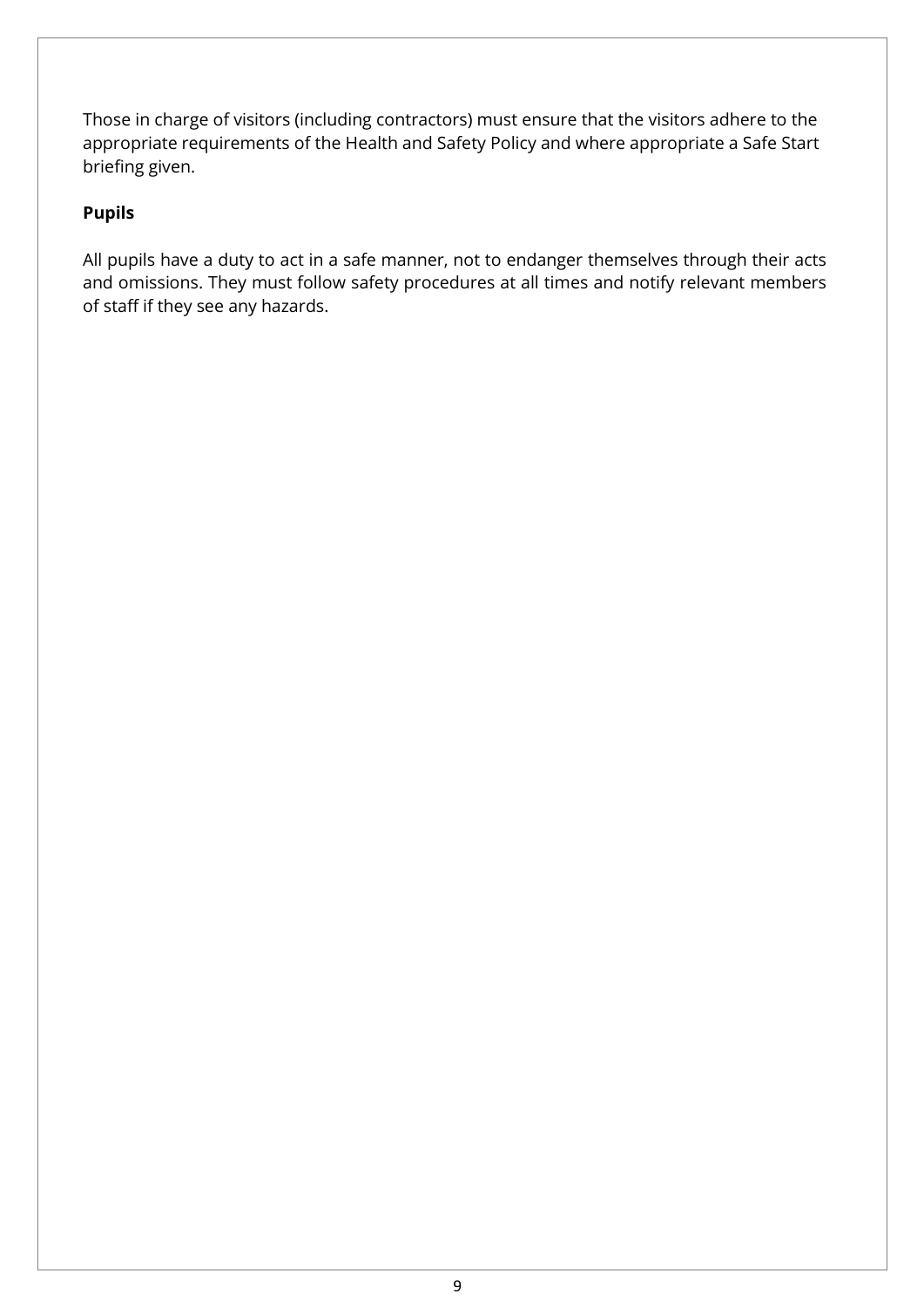# <span id="page-9-0"></span>**ACCIDENT RECORDING AND REPORTING**

The **Bursar** is responsible for accident recording and investigation. All accidents, occupational ill health, dangerous occurrences and near misses, should be reported promptly on the Accident/Incident Investigation Form. The Form can be found on T:\Forms

The form must be completed by the injured person or by someone on their behalf if they are incapacitated or if it is involving a pupil. The School Nurse or member of staff providing First Aid will complete the relevant section regarding treatment. Heads of Departments are to investigate and comment on the circumstances. All reports will be reviewed by the Estates Manager and Bursar and corrective action and policy/risk assessment review undertaken.

At each termly Health and Safety Committee meeting, the School Nurse will bring a collated record of all accidents, incidents and near misses so that records can be reviewed collectively, any trends recognised and actions for subsequent improvements made.

# **RIDDOR**

Notification to the enforcing authority at the HSE Incident Contact Centre is the responsibility of the **Bursar** and should be made within 10 days of the incident. A RIDDOR report is required only when:

- the accident is [work-related](http://www.hse.gov.uk/riddor/key-definitions.htm#work-related)
- it results in an incident of a type which is reportable.

The relevant report can be found on the HSE website: [http://www.hse.gov.uk/riddor/report.htm.](http://www.hse.gov.uk/riddor/report.htm) Fatal and specified injuries may only be reported using the telephone service on 0845 300 9923, open Monday to Friday 8.30am to 5pm.

# **Types of reportable incident**

**The death of any person** All deaths to workers and non-workers, with the exception of suicides, must be reported if they arise from a work-related accident, including an act of physical violence to a worker.

**Specified injuries to workers** The list of 'specified injuries' in RIDDOR 2013 replaces the previous list of 'major injuries' in RIDDOR 1995. Specified injuries are (regulation 4):

- fractures, other than to fingers, thumbs and toes
- amputations
- any injury likely to lead to permanent loss of sight or reduction in sight
- any crush injury to the head or torso causing damage to the brain or internal organs
- serious burns (including scalding) which:
	- o covers more than 10% of the body
	- o causes significant damage to the eyes, respiratory system or other vital organs
- any scalping requiring hospital treatment
- any loss of consciousness caused by head injury or asphyxia
- any other injury arising from working in an enclosed space which:
	- o leads to hypothermia or heat-induced illness
	- o requires resuscitation or admittance to hospital for more than 24 hours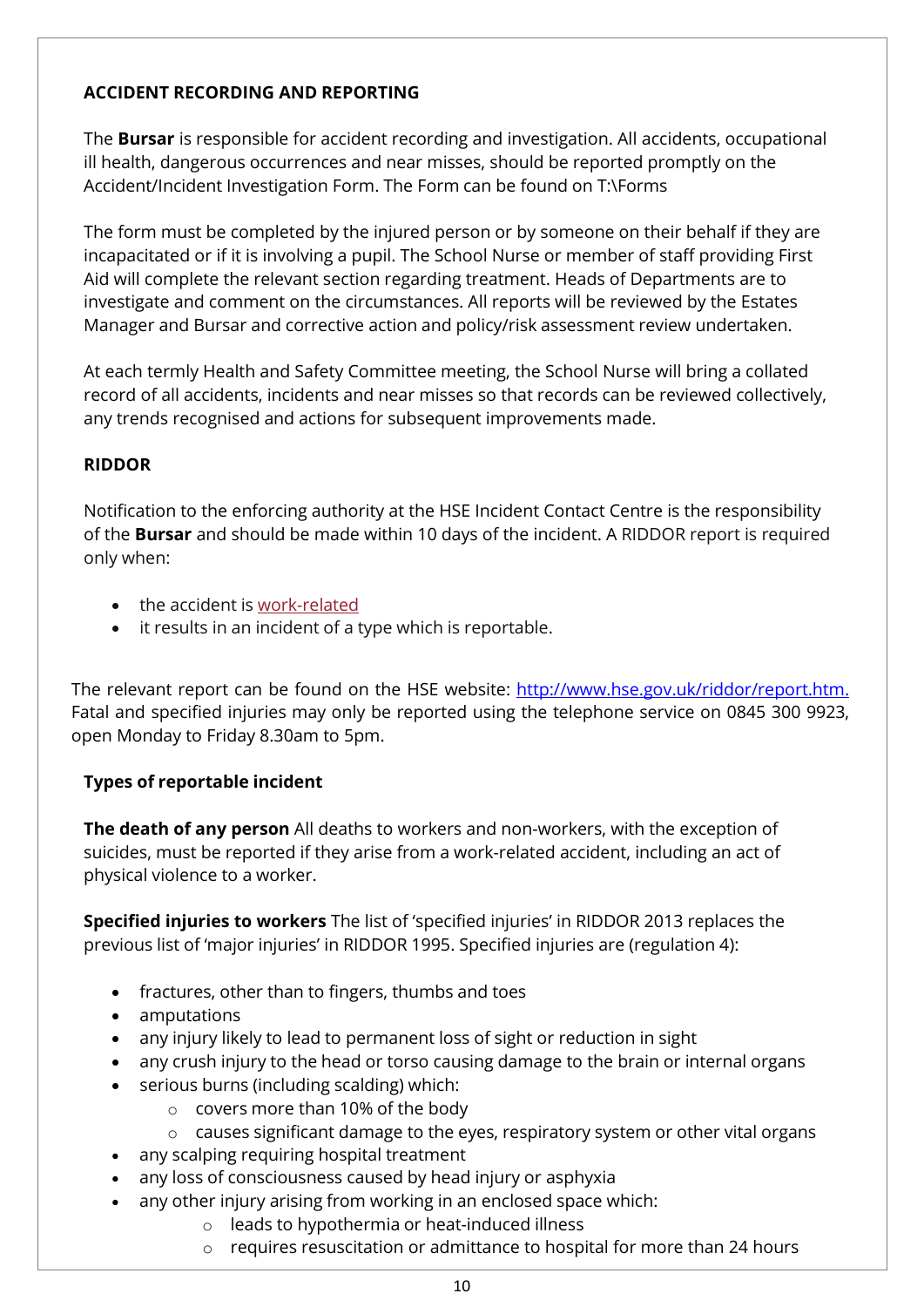For further guidance on [specified](http://www.hse.gov.uk/riddor/specified-injuries.htm) injuries is available on the HSE website.

**Over-seven-day incapacitation of a worker** Accidents must be reported where they result in an employee or self-employed person being away from work, or unable to perform their normal work duties, for more than seven consecutive days as the result of their injury. This seven day period does not include the day of the accident, but does include weekends and rest days. The report must be made within 15 days of the accident.

**Over-three-day incapacitation** Accidents must be recorded, but not reported where they result in a worker being incapacitated for more than three consecutive days.

**Non fatal accidents to non-workers (eg members of the public)** Accidents to members of the public or others who are not at work must be reported if they result in an injury and the person is taken directly from the scene of the accident to hospital for treatment to that injury. Examinations and diagnostic tests do not constitute 'treatment' in such circumstances. **There is no need to report incidents where people are taken to hospital purely as a precaution when no injury is apparent.**

If the accident occurred at a hospital, the report only needs to be made if the injury is a ['specified](http://www.hse.gov.uk/riddor/reportable-incidents.htm#specified) injury' (see above).

**Occupational diseases** Employers and self-employed people must report diagnoses of certain occupational diseases, where these are likely to have been caused or made worse by their work: These diseases include (regulations 8 and 9):

- carpal tunnel syndrome;
- severe cramp of the hand or forearm;
- occupational dermatitis;
- hand-arm vibration syndrome;
- occupational asthma;
- tendonitis or tenosynovitis of the hand or forearm;
- any occupational cancer;
- any disease attributed to an occupational exposure to a biological agent.

Further guidance on [occupational](http://www.hse.gov.uk/riddor/occupational-diseases.htm) diseases is available on the HSE website.

**Dangerous occurrences** Dangerous occurrences are various, specified near-miss events. Not all such events require reporting. There are 27 categories of dangerous occurrences that are relevant to most workplaces, for example:

- the collapse, overturning or failure of load-bearing parts of lifts and lifting equipment;
- plant or equipment coming into contact with overhead power lines;
- the accidental release of any substance which could cause injury to any person.

•

Further guidance on these dangerous [occurrences](http://www.hse.gov.uk/riddor/dangerous-occurences.htm) is available on the HSE website.

**Gas incidents** Distributors, fillers, importers & suppliers of flammable gas must report incidents where someone has died, lost consciousness, or been taken to hospital for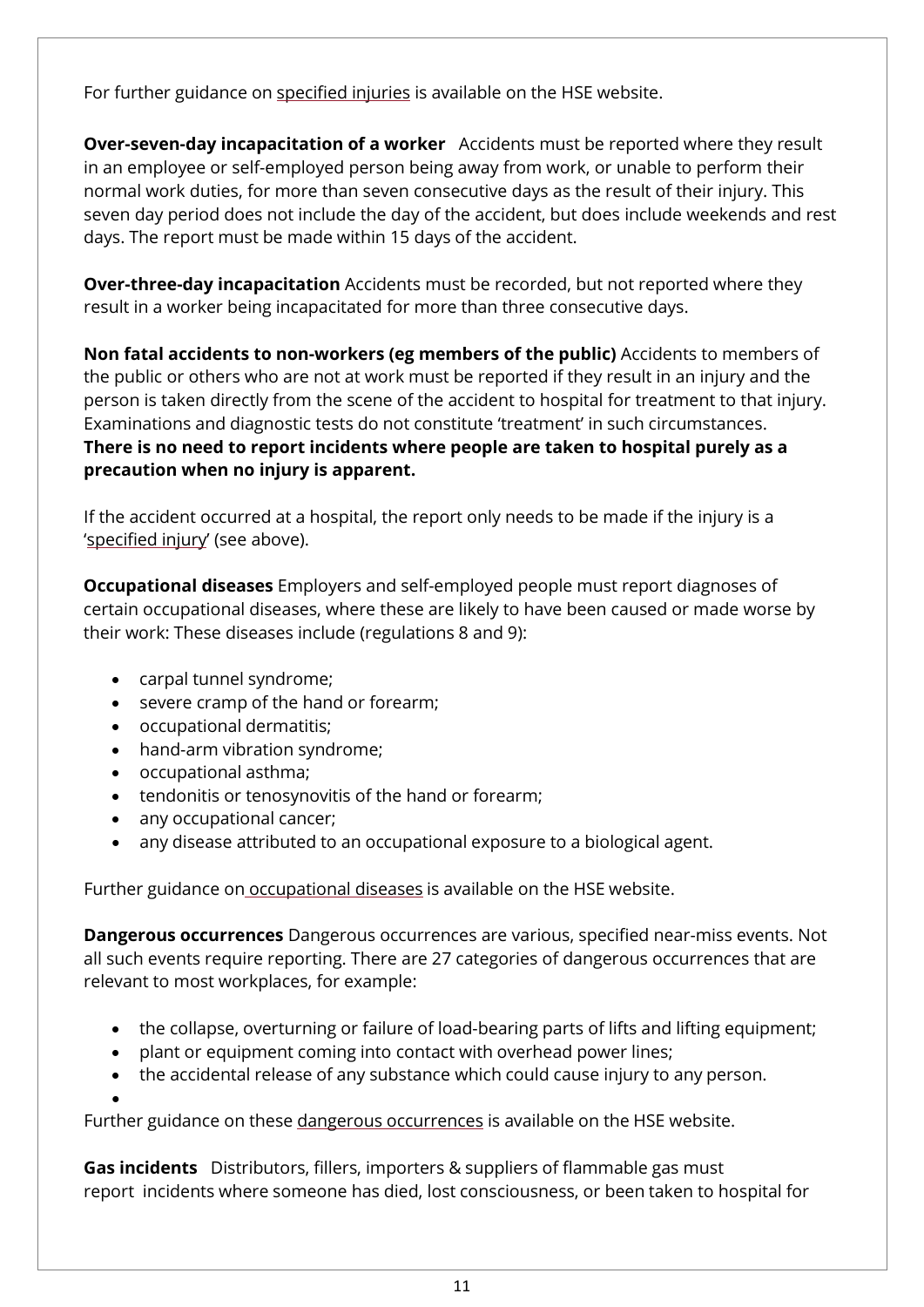treatment to an injury arising in connection with that gas. Such incidents should be reported using the [online](https://extranet.hse.gov.uk/lfserver/external/F2508G1E) form.

Registered gas engineers (under the Gas Safe Register,) must provide details of any gas appliances or fittings that they consider to be dangerous, to such an extent that people could die, lose consciousness or require hospital treatment. The danger could be due to the design, construction, installation, modification or servicing of that appliance or fitting, which could cause:

- an accidental leakage of gas;
- incomplete combustion of gas or;
- inadequate removal of products of the combustion of gas.

• Unsafe gas appliances and fittings should be reported using the [online](https://extranet.hse.gov.uk/lfserver/external/F2508G2E) form.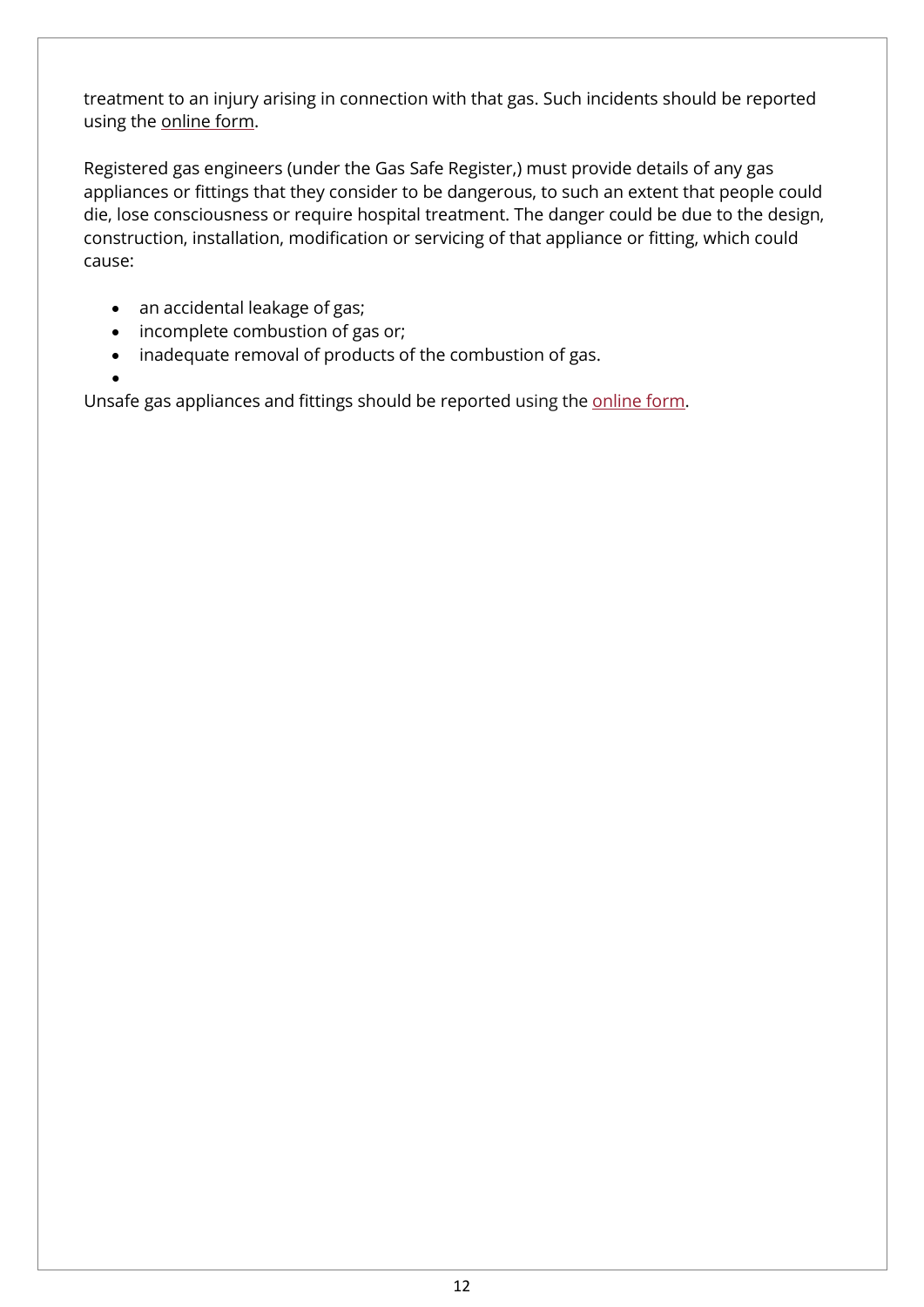#### **ARRANGEMENTS**

### <span id="page-12-0"></span>**Access**

There are no public rights of way allowing access to the school site. Residents of Crosfields Close have access via the main entrance and car park to Crosfields Close (private road) but they should not use any other area of the school at any time.

The Sports Centre, Swimming Pool and other facilities may be hired to community groups and sports clubs. The Enterprise Manager will oversee the arrangements for the use of facilities outside of school hours. Hirers are only permitted to use the agreed facilities and car parks (normally at the south entrance) but not the school grounds in general.

If a member of staff identifies a person with no right to be on site they should ask the person to leave the premises immediately and report the incident to the Estates Manager or Assistant Bursar. If the person does not leave or the member of staff is not comfortable in making a challenge, the Bursar or a member of the SLT is to be notified immediately. If necessary, the Police are to be called. Further information can be found in the Security and Lone Working Policy.

# <span id="page-12-1"></span>**Active Monitoring**

It is good practice to actively monitor systems prior to accidents, ill health or incidents taking place; this involves regularly checking compliance procedures and the achievement of objectives. Our procedure for actively monitoring our system includes:

- Bi-annual Safe School Assessment by Assurity.
- Bi-ennial Bursar's Rounds inspection of premises, plants and equipment.
- Termly review of Assurity+ dashboard to ensure tasks, inspections and reviews have been completed and examination of documents to ensure compliance with standards.
- Termly reports to Governors (Building and Estates Committee).
- Surveys, inspections and audits by contractors and service providers, along with visits from Environmental Health and ISI.

The School will be implementing a programme of Active Monitoring during 2020 - 22. The programme will provide Heads of Department with a framework upon which to check and confirm compliance with health and safety policy and best practice. Active Monitoring will be reviewed as part of the Bursar's Rounds programme.

# <span id="page-12-2"></span>**Asbestos**

The Control of Asbestos Regulations 2012 impose a duty to manage asbestos on the person who controls and has responsibility for the maintenance and repair of the school premises. Guidance on this duty can be found in the HSE Approved Code of Practice L143 "Managing and Working with Asbestos".

The Estates Manager is responsible for ensuring that there is an up to date non-destructive asbestos survey for the whole school premises (last carried out by Assurity Consulting 17 July 2018 report no 39406/1) and that annual condition assessments are completed and recorded. An asbestos register is to be maintained (compiled by Assurity July 2018). Where there is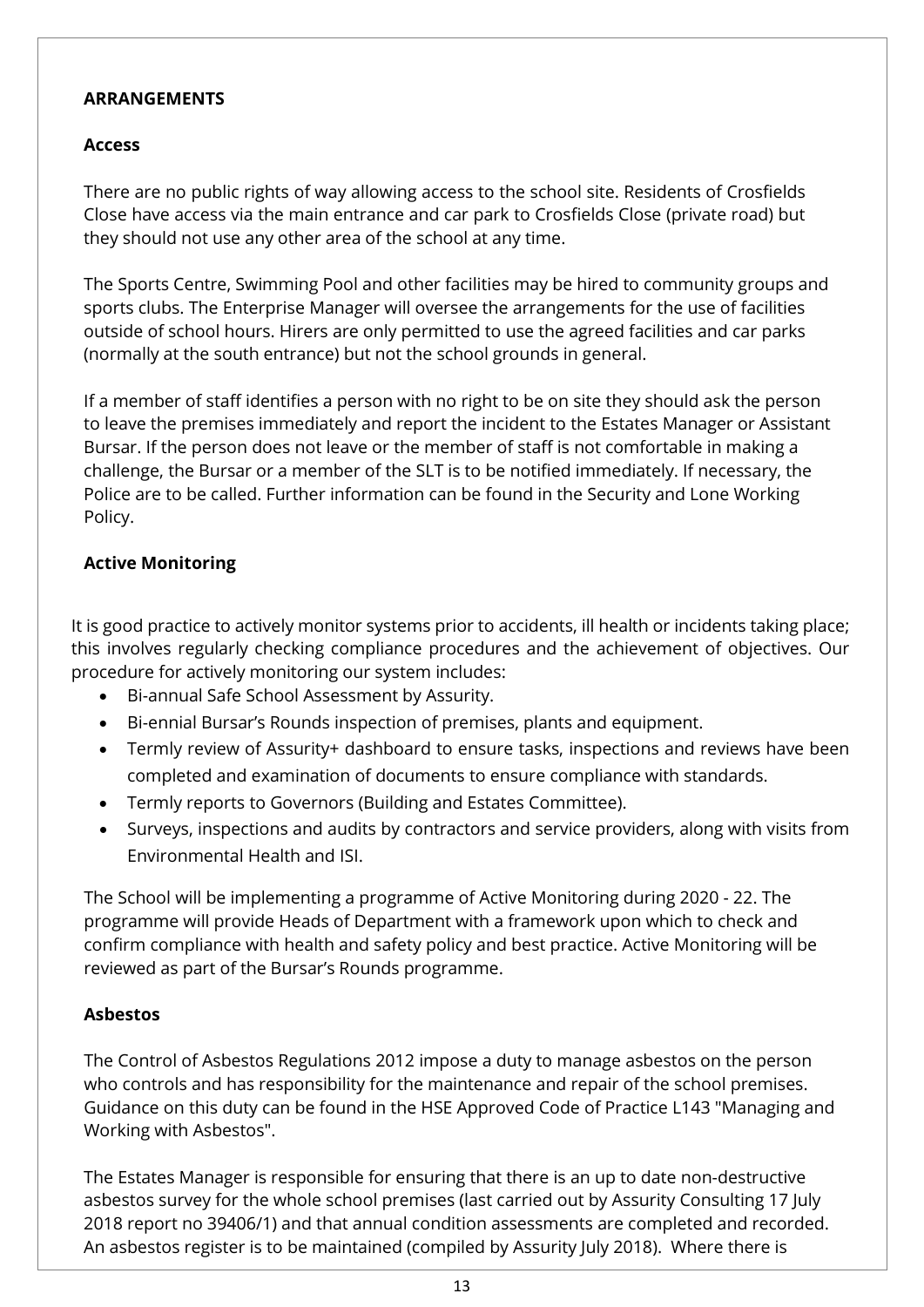known asbestos, a risk assessment is required to manage the asbestos. Asbestos is present in the White Building.

The Estates Manager is responsible for ensuring that any contractor working on the school equipment or premises, where there are asbestos containing materials present, is presented with the relevant information informing the contractor of the presence of asbestos. The Estates Manager is responsible for ensuring any staff who may be likely to come into contact with asbestos receive appropriate training. The Estates Manager is responsible for keeping all relevant records; asbestos records will be kept for 40 years. In the event that material is discovered that is thought to contain asbestos, work is to cease immediately and the Estates Manager is to develop a plan for safe handling.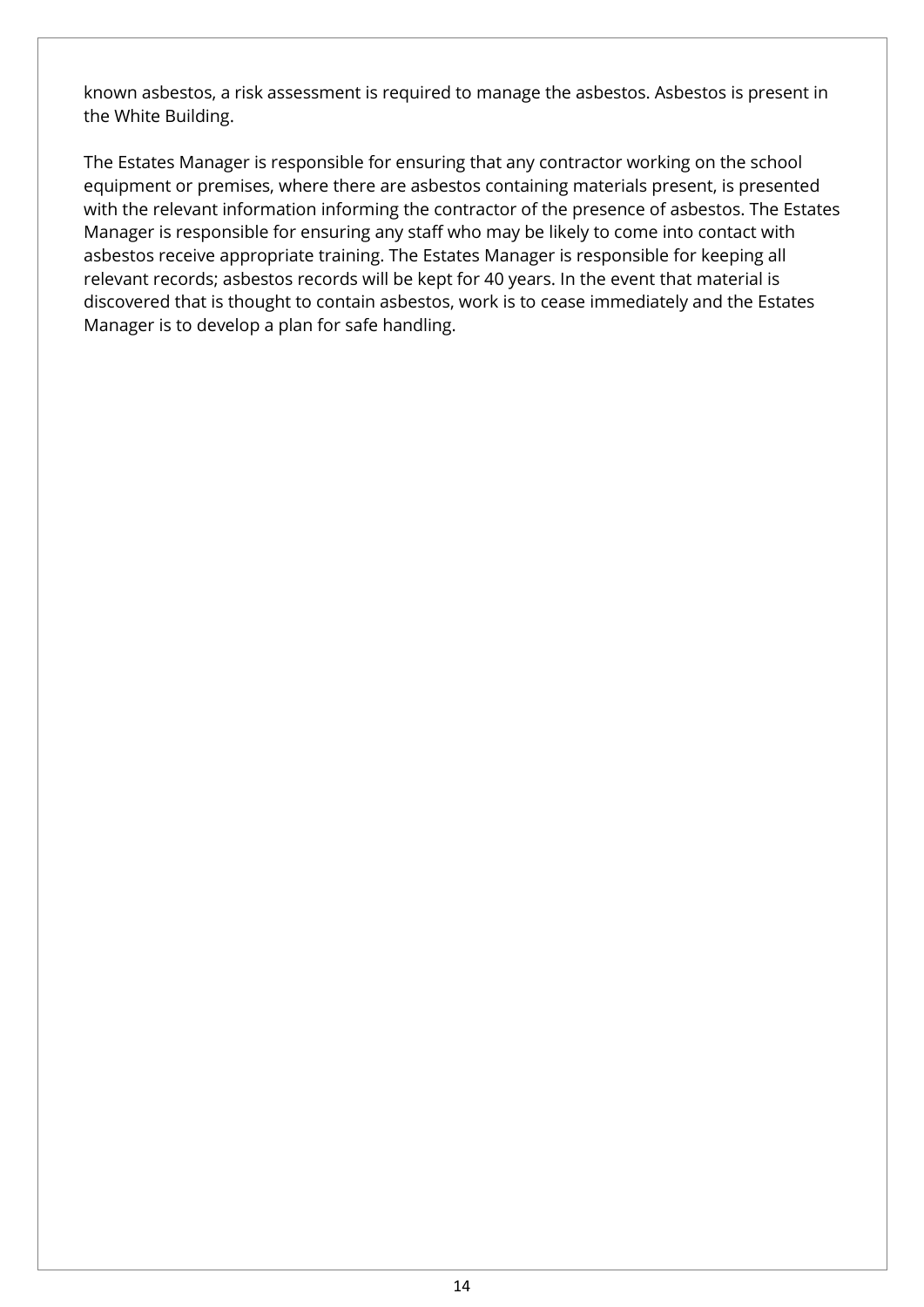# <span id="page-14-0"></span>**Auditing and Inspection (Use of Consultants)**

The Bursar is responsible for engaging a health and safety consultancy to advise the school on health and safety compliance and best practice. The consultancy will be used to carry out an independent assessment of the School's compliance. This is currently conducted by Assurity Consulting. A Safe School Assessment was carried out in June 2021 and will be refreshed every 2 years.

The Compliance and Governance Co-ordinator will arrange a programme of reviews, "Bursar's Rounds", across the school in order to monitor the effectiveness of the health and safety management system. Each area of the school will ideally be visited twice a year.

All safety inspections, checks and reviews will be recorded on Assurity+. Tasks arising will be added to Assuirty+ and assigned to a member of staff for completion. This will form the basis of the Bursar's termly reporting to the Building and Estates Committee.

#### <span id="page-14-1"></span>**Building Maintenance**

The Estates Manager is responsible for periodic checks of the fabric and upkeep of the buildings and surrounds to ensure that they are well maintained and do not constitute a health and safety risk. Where an issue is identified, remedial action is to be taken as soon as practicable or where this is not possible, reasonable adjustments made to minimise the risk of injury to pupils, staff and visitors.

# <span id="page-14-2"></span>**Catering**

Catering for pupils and staff is supplied under contract through Thomas Franks. Specifically, Thomas Franks will:

- Monitor and comply with all health, safety and hygiene legislative requirements.
- Provide comprehensive instruction to ensure that all employees are trained to provide a safe, healthy and hygienic environment for our clients, suppliers and employees. Risk assessments will be used to identify and reduce risks.
- Ensure that our health and safety procedures are monitored and continuously improved by our managers to reduce work related accidents.
- Ensure the safe handling and use of chemicals and substances.

These objectives are implemented and monitored in the following ways:

| <b>Communication Media</b> | Course detail                                                | Timeframe                      |  |
|----------------------------|--------------------------------------------------------------|--------------------------------|--|
| <b>Training</b>            | Mandatory health and Safety training                         | Prior to employment            |  |
|                            | Role Specific training including risk<br>assessment training | Prior to employment            |  |
|                            | Refresher training                                           | Prior to employment            |  |
| Instruction                | Food Safety Manuals and Procedures                           | Prior to contract commencement |  |
|                            | Health and Safety manuals and Procedures                     |                                |  |
| Communications             | Health and Safety training updates                           | Monthly                        |  |
| Review                     | Reviews of our legal compliance                              | Annual                         |  |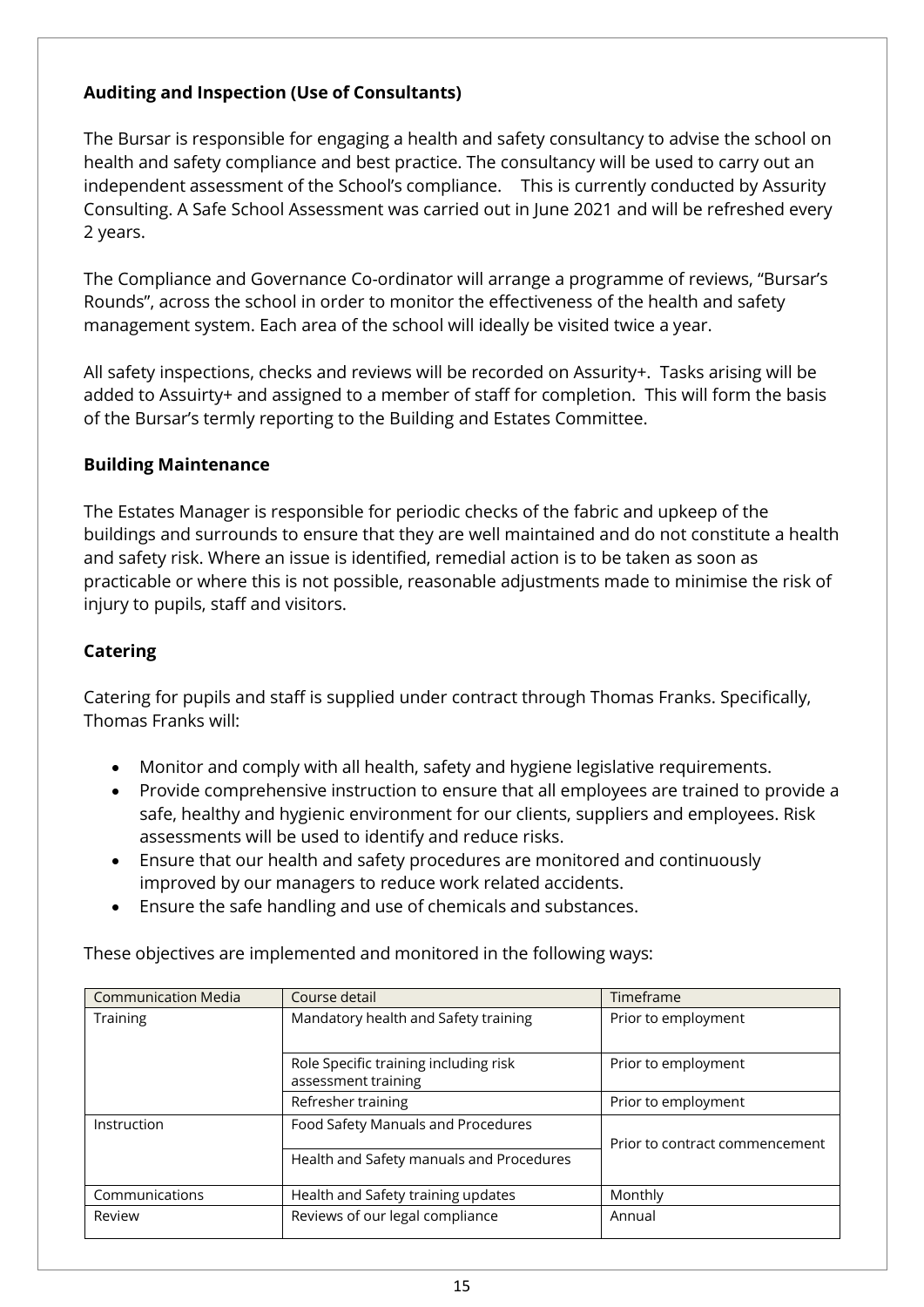| Reviews of our processes and procedures | As reguired |
|-----------------------------------------|-------------|
| Scientific services                     | Annual      |
| Emergency and crisis management         |             |

Thomas Franks will provide a termly report to the Bursar outlining key performance indicators including compliance.

The Chef Manager is expected to maintain a 5 star Environmental Health Food Hygiene Rating under Wokingham Borough Council.

The inspection of the catering equipment and reporting of faults is the responsibility of the Chef Manager. The maintenance of the catering equipment is the responsibility of the Estates Manager.

#### <span id="page-15-0"></span>**Cleaning**

The cleaning of the school premises is the responsibility of the Maintenance Manager. The cleaning staff will ensure that areas are cleaned and kept tidy. Waste should be removed at the end of the day to prevent unnecessary hazards. Staff should report spillages immediately and ensure spillages are not left unattended until they have been cleaned.

Special measures must be taken for the cleaning of bodily fluids including blood, faeces and vomit. A contamination kit, including PPE, is available from the maintenance team and specific hazardous waste disposal bins are used.

#### <span id="page-15-1"></span>**Confined Spaces**

The Estates Manager holds a register of confined spaces throughout the School of which 3 are within the Swimming Pool area. No one is to enter a confined space without his express permission and a risk assessment and method statement being carried out. Work in confined spaces should be supervised at all times and accompanied by 2 additional staff when working in the pool hall.

#### <span id="page-15-2"></span>**Construction (Including Project Safety)**

If any construction projects take place at the school the Bursar will ensure that compliance with the Construction (Design and Management) (CDM) Regulations 2015 takes place and appointments are made.

P16 construction work is an extensive undertaking including enabling works and new buildings as well as refurbishments and refits in existing spaces. There will be unavoidable impact on school operations but risk assessments must be undertaken to ensure the safety of staff, pupils and visitors throughout works. Construction areas must be clearly demarcated and signage provided. No member of staff, pupils or visitors must enter a construction area without following the site protocols and the expression permission of the site foreman.

Contractors are expected to remain within their designated site areas and if it is necessary to enter the school site, they will follow the usual procedure for visitors. The Contractor is required to have a safeguarding policy in place to ensure that all employees working on site are aware of their obligations and the best practice in maintaining those standards alongside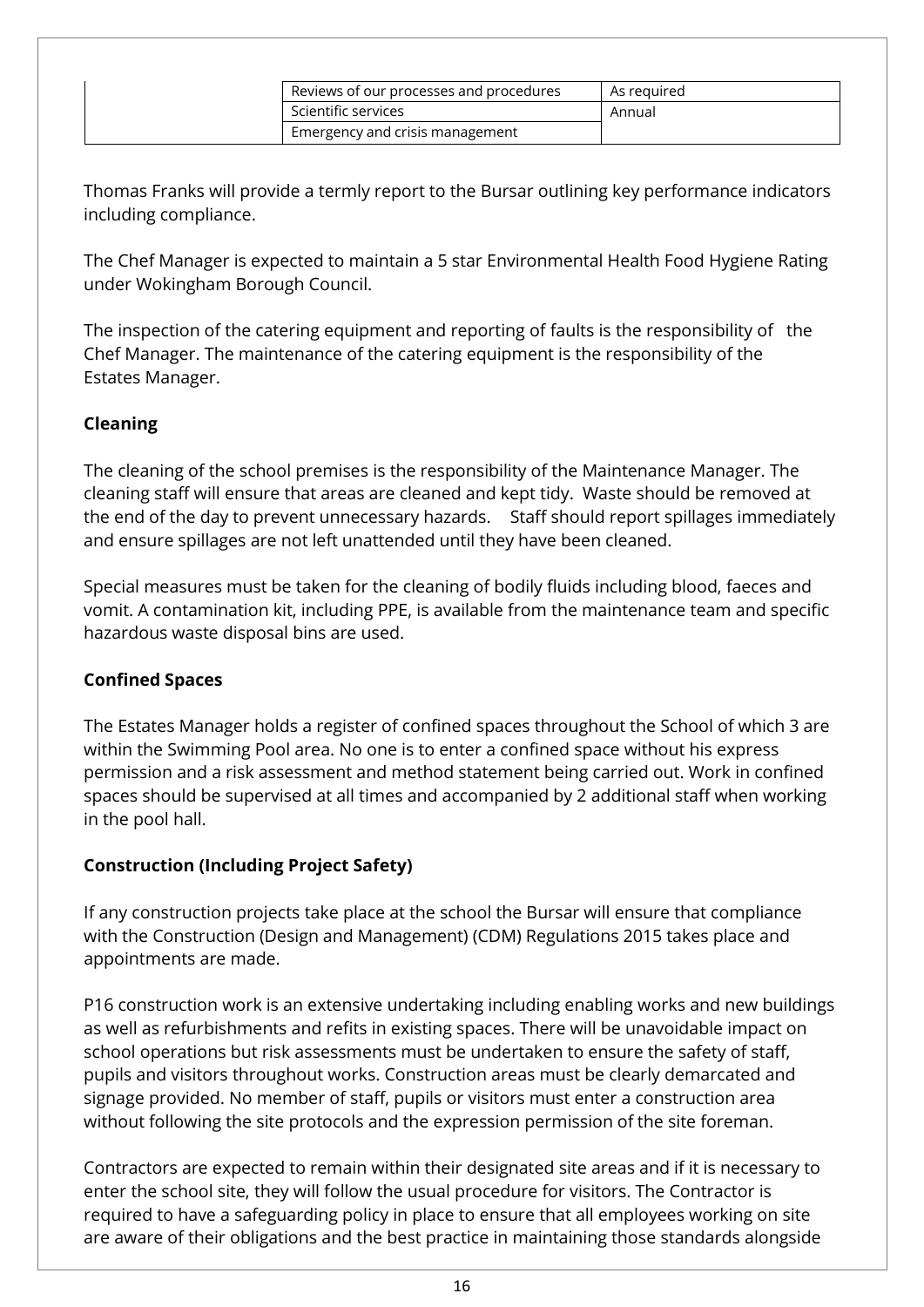the day to day needs of the school. Before commencement of the Works on site, the Contractor is to agree with the School a briefing standard for inclusion in site inductions. No employees or Subcontractors will be allowed to begin works until they have received a site induction containing the agreed safeguarding section. Any Contractor's personnel required towork on site of the site area need to have the appropriate level of DBS clearance or be accompanied by someone who has such clearance.

# <span id="page-16-0"></span>**Contractors**

All contractors engaged to work at the school premises on the building and/or equipment must be vetted by the Estates Manager. New contractors must answer the contractor prequalification questionnaire and submit their health and safety policy, relevant risk assessments, method statements and confirm their insurance cover is adequate at the time of appointment.

Approved contractors are also checked through the safeguarding procedures for unaccompanied access. Other contractors are not permitted open unaccompanied access during term time and a risk assessment should be carried out to ensure measures have been put in place to prevent risks to staff and pupils.

If a contractor employs fewer than 5 employees and therefore does not have a health and safety policy, risk assessments and method statements, the Estates Manager will interview the contractor to get reassurance of the contractor's health and safety arrangements and obtain references if appropriate.

All contractors will be monitored at regular intervals by the Estates Manager and Maintenance Manager to ensure the proposed safety control measures are being used. Any contractor found not to be demonstrating adequate control measures will be asked to cease work until the situation is rectified.

A Safe Start briefing is to be given to all contractors prior to work on site. The briefing may be conducted by any competent member of staff and a record maintained.

All contractors are issued with the following instructions:

- Take reasonable care of their own safety
- Take reasonable care of the safety of pupils, school staff and others affected by their actions
- Observe the safety rules of the School especially in relation to Covid secure measures.
- Comply with and accept the School's health and safety policy
- Dress appropriately, sensibly and safely when on school premises and for the task being undertaken
- Conduct themselves in an orderly manner in the workplace
- Use all safety equipment and/or protective clothing as required by their methods of work and as indicated in the risk assessment for the task
- Avoid any improvisations of any form which could create an unnecessary risk to their personal safety and the safety of others
- Maintain all equipment in good condition, not use any defective equipment and ensure that any portable electrical equipment bears a current test certificate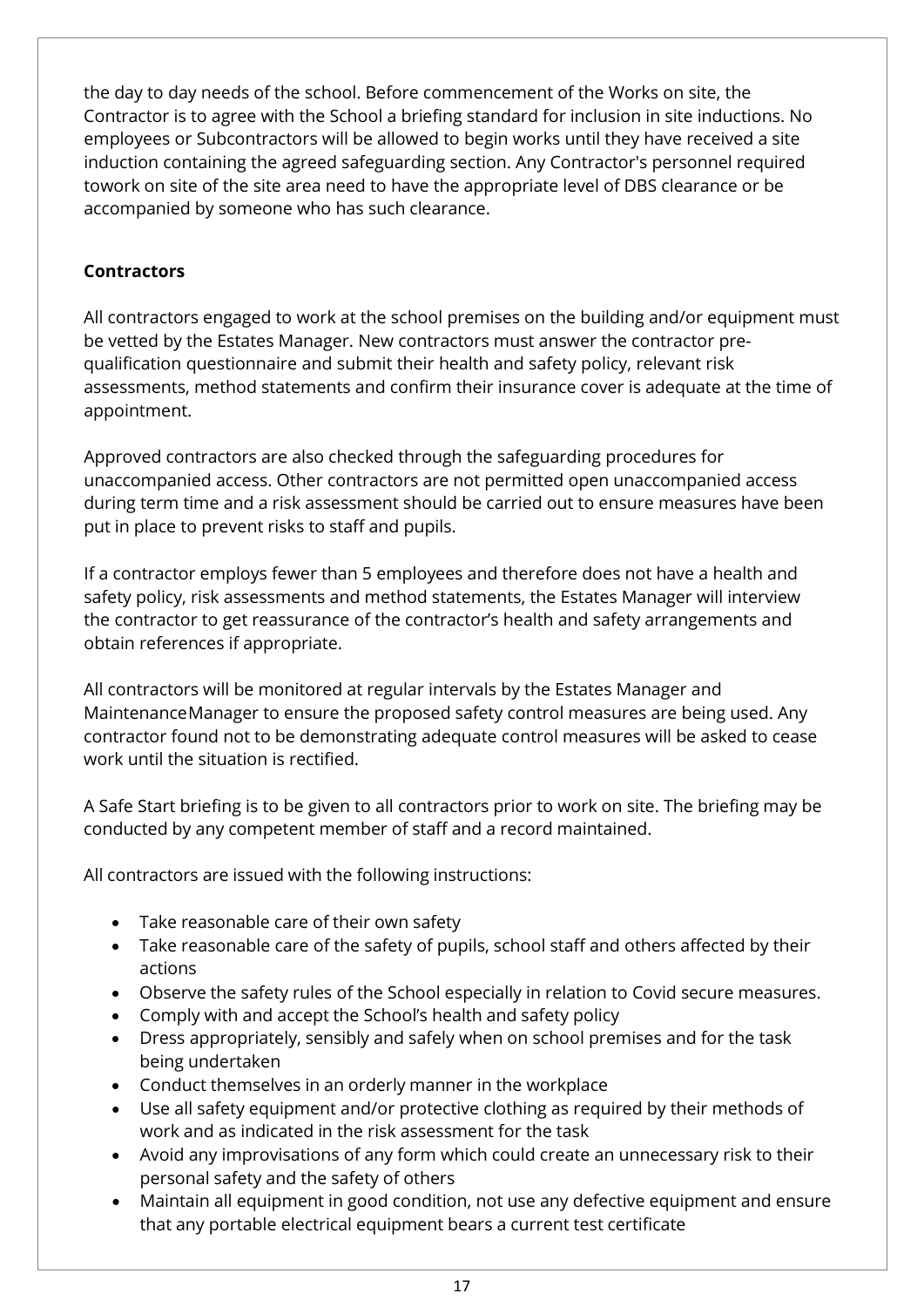- Report all accidents and serious incidents to the School whether an injury is sustained or not
- Ensure that their employees only use equipment for which they have been trained
- Observe all agreed procedures for processes, materials and substances used
- Observe the fire evacuation procedure and the position of all fire equipment and not obstruct fire exit routes
- Provide adequate first aid arrangements unless otherwise agreed with the school.

# <span id="page-17-0"></span>**Control of Substances Hazardous to Health (COSHH)**

The Control of Substances Hazardous to Health Regulations 2002 (COSHH) require the school to have in place appropriate measures to ensure that the risks to the health and safety of pupils / students (as well as staff) from exposure to hazardous substances are minimised. A hazardous substance is one which has, by law, to be labelled with a hazard symbol such as 'very toxic', 'toxic', 'harmful', 'irritant', or 'corrosive'. It therefore includes many chemical substances such as paints and cleaning materials, as well as wood dust and welding fumes. Hazardous substances can usually be found in Science, Art, DT, Cleaning, Catering, Estates, Grounds and Swimming Pool but may also be held elsewhere on an occasional basis.

Heads of Departments must ensure the following:

- Hazardous substances are only purchased from reputable suppliers. Stocks are maintained at a level necessary for planned activity and not stockpiled unnecessarily.
- A list of hazardous substances used within their department is made, kept up to date at all times and the location of the list notified to the Estates Manager.
- Up to date safety data sheets (material safety data sheet (MSDS) or Hazcard (CLEAPPS)) are obtained for all hazardous substances used and acopy passed to the School Nurse
- COSHH risk assessments are compiled for all hazardous substances and appropriate measures are put in place to prevent, reduce and /or adequately control exposure to these hazards prior to use.
- The findings of COSHH risk assessments are communicated to all users of such hazardous substances.
- Hazardous substances are stored in appropriate containers and in designated areas in accordance with the control measures stated in theCOSHH risk assessments.

Heads of Department are responsible for familiarising themselves with the COSHH Regulations.

# <span id="page-17-1"></span>**Covid-19**

The Government has issued guidance for the safe opening of schools under Covid-19 restrictions. It is expected that this guidance will be reviewed regularly necessitating changes.

The School will take all necessary measures to ensure that it is a Covid Secure Workplace. The Bursar is responsible for compilation of the Covid-19 risk assessment and its regular review. It will be signed off by the Headmaster and published on the School's website in accordance with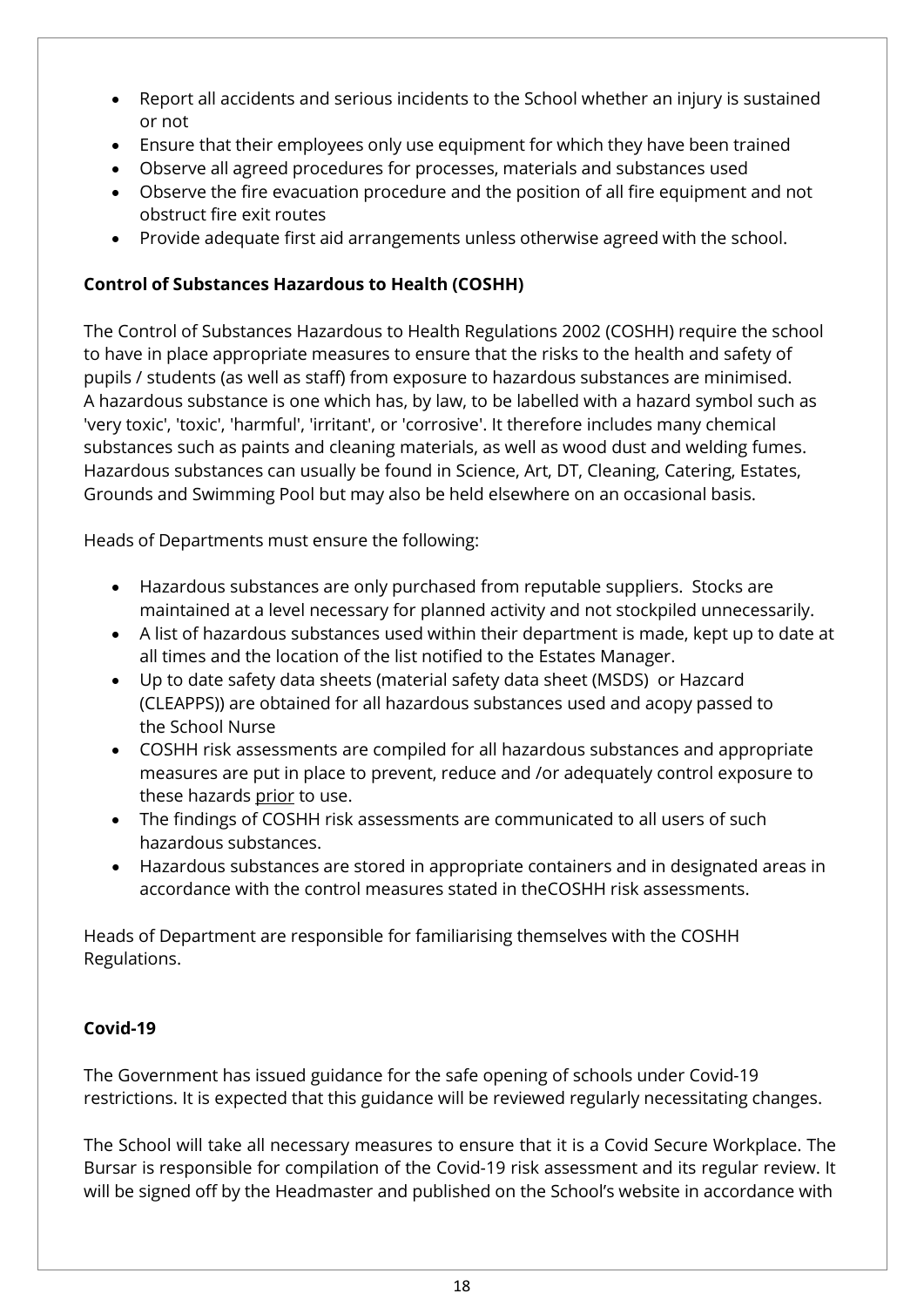government guidelines. Staff are kept up to date with arrangements for Covid protocols for day to day activities. These are subject to change, possibly at shortnotice, in light of new guidance and regulation.

# <span id="page-18-0"></span>**Dangerous Substances and Explosive Atmosphere**

Liquid petroleum gas (LPG) canisters for barbeque equipment are stored and secured in small quantities within the Grounds Maintenance Compound. Petrol is stored within the Grounds building and is contained within a purpose made petrol storage tank that limits the potential for explosion. Diesel and Domestic Heating Oil is stored in purpose made bunded diesel storage tanks located and secured within the Grounds Maintenance Compound, White Building storage compound and Newton Lodge garden.

Risk assessments detail the safe use of these dangerous substances.

# <span id="page-18-1"></span>**Disability**

The school is very mindful of its duty to promote positive attitudes towards disabled people and to promote the equality of opportunity between disabled people and other people, as set out in the Equality Act 2010. The school will take all reasonable measures to ensure that the school premises, outdoor facilities and services are accessible to all people so that individuals are not placed at a substantial disadvantage to their peers because of their disability or special educational need. This may include making changes to the physical features of the school and does include the provision of auxiliary aids and/or services. See *Special Education Needs and Disabilities Accessibility (SENDA) Plan*.

Procedures will be implemented to ensure the safe and speedy evacuation, through the use of personal emergency evacuation procedures (PEEP), of all those whose ability may be impeded. These will be co-ordinated through the School Nurse for pupils and HR Manager for employees. Visitors requiring assistance in the event of an emergency evacuation should notify their host on arrival.

# <span id="page-18-2"></span>**Display Screen Equipment (DSE)**

A 'user' of display screen equipment in the school is a person who habitually uses DSE as a significant part of their day. The school therefore deems a 'user' as all administrative support staff and SLT, however, all staff who use DSE, even for short periods, should follow safe use guidance.

Staff will be directed to the Health & Safety Executive DSE checklist in the following circumstances:

- When 'users' move workstation or obtain new equipment
- If a 'user' notifies HR of musculoskeletal pain or discomfort
- If regular home working is agreed for the 'user'
- If a 'user' becomes an expectant mother
- If a 'user' returns to work after a long period of illness

The Assistant Bursar will prompt the review of workstation assessments every 2 years, unless there is a need to review theassessment sooner. Where there is an identified medical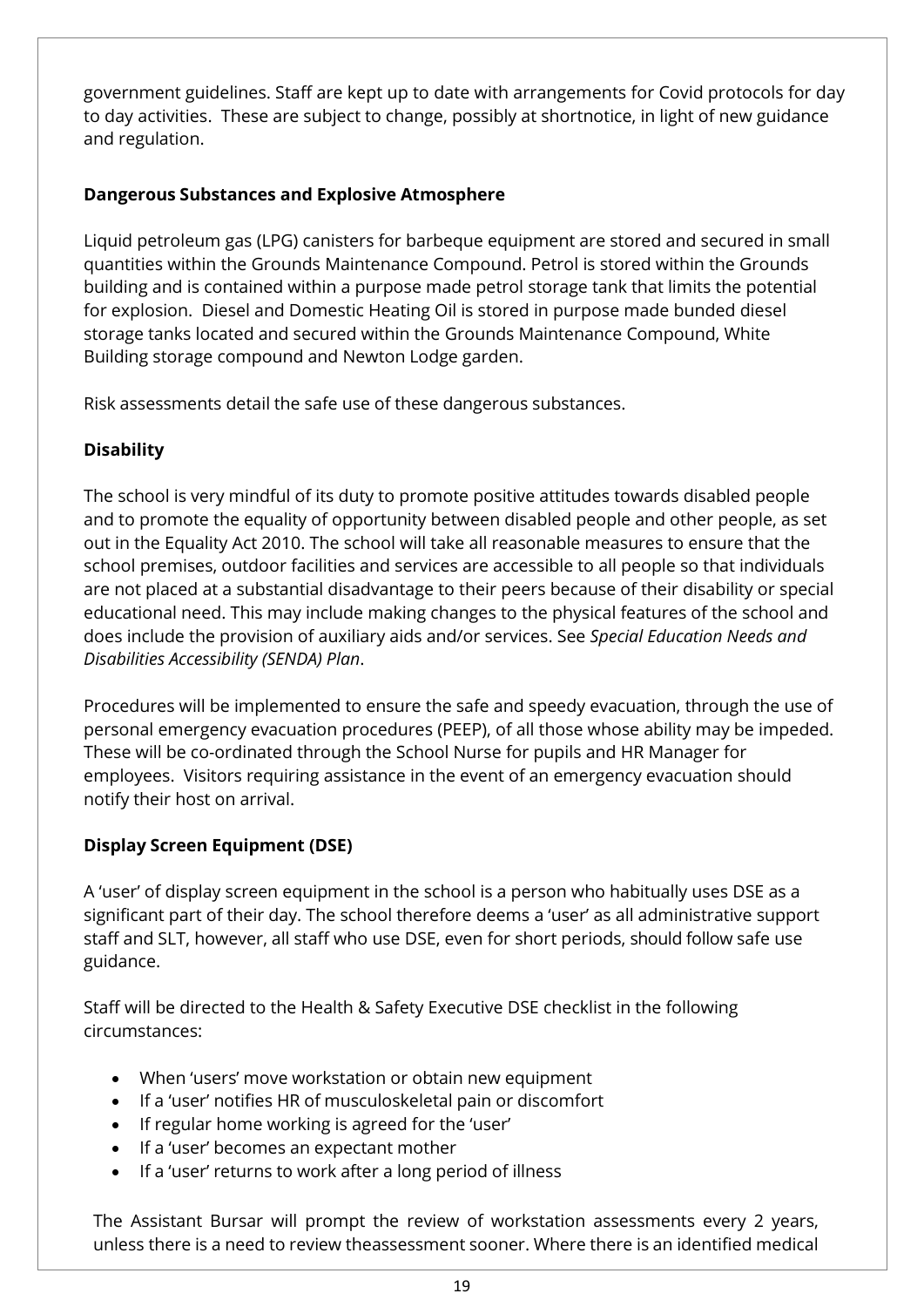issue the school will organise for an occupational health assessment.

The school will ensure that workstation equipment is provided in accordance with the' schedule of equipment' as indicated in the Display Screen Equipment Regulations.

# <span id="page-19-0"></span>**Driving and School Transport**

All staff who drive for the purpose of school requirements must have their licence checked by the Assistant Bursar before driving on the schools behalf. Licences are required to be re submitted when updated. This is to demonstrate that the driver has a full driving licence and any driving convictions can be assessed by the Bursar. If the Head or Bursar deem that any amount and nature of driving convictions pose a risk to the driver and/or passengers, it is at the Head's or Bursar's discretion whether the member of staff is permitted to drive for school business purposes and drive school vehicles. The insurance company is to be notified.

Drivers are responsible for notifying the Assistant Bursar of any driving convictions or disqualifications. All drivers are responsible for ensuring that their personal vehicle is roadworthy at all times; witha valid MOT.

The school hires coaches and leases minibuses for daily school transport, school trips and sportingfixtures. Please refer to the minibus policy and minibus Risk Assessment for more information on this.

The school does have an Occasional Business Use policy that provides cover for staff needing touse their own vehicle for business purposes. This is for occasional use only and therefore if a staff member were using their own vehicle on a regular basis (i.e. twice a week) they would need to look into increasing their personal insurance cover to include this.

The school owns one road taxed agricultural vehicle for estate management purposes and a number of other agricultural vehicles for use on-site only. The responsibility for ensuring the vehicles are fully maintained and taxed (where necessary) lies with the Estates Manager. All staff who operate agricultural vehicles (ATV and tractors) are trained and certified by an external training provider. Estates Manager will also assess an individual's competency to drive these vehicles as part of their operational duties.

A risk assessment is available for agricultural vehicles which assesses the risks of driving. It is written and reviewed by the Estates Manager.

# <span id="page-19-1"></span>**Drugs and Alcohol**

See Substance Abuse Policy.

# <span id="page-19-2"></span>**Educational Visits (including residential)**

See Educational Visits Policy.

# <span id="page-19-3"></span>**Electricity**

All Heads of Department must ensure that electrical items are regularly visibly inspected. Inspections should include checking there are no exposed wires, cracked plugs and sockets or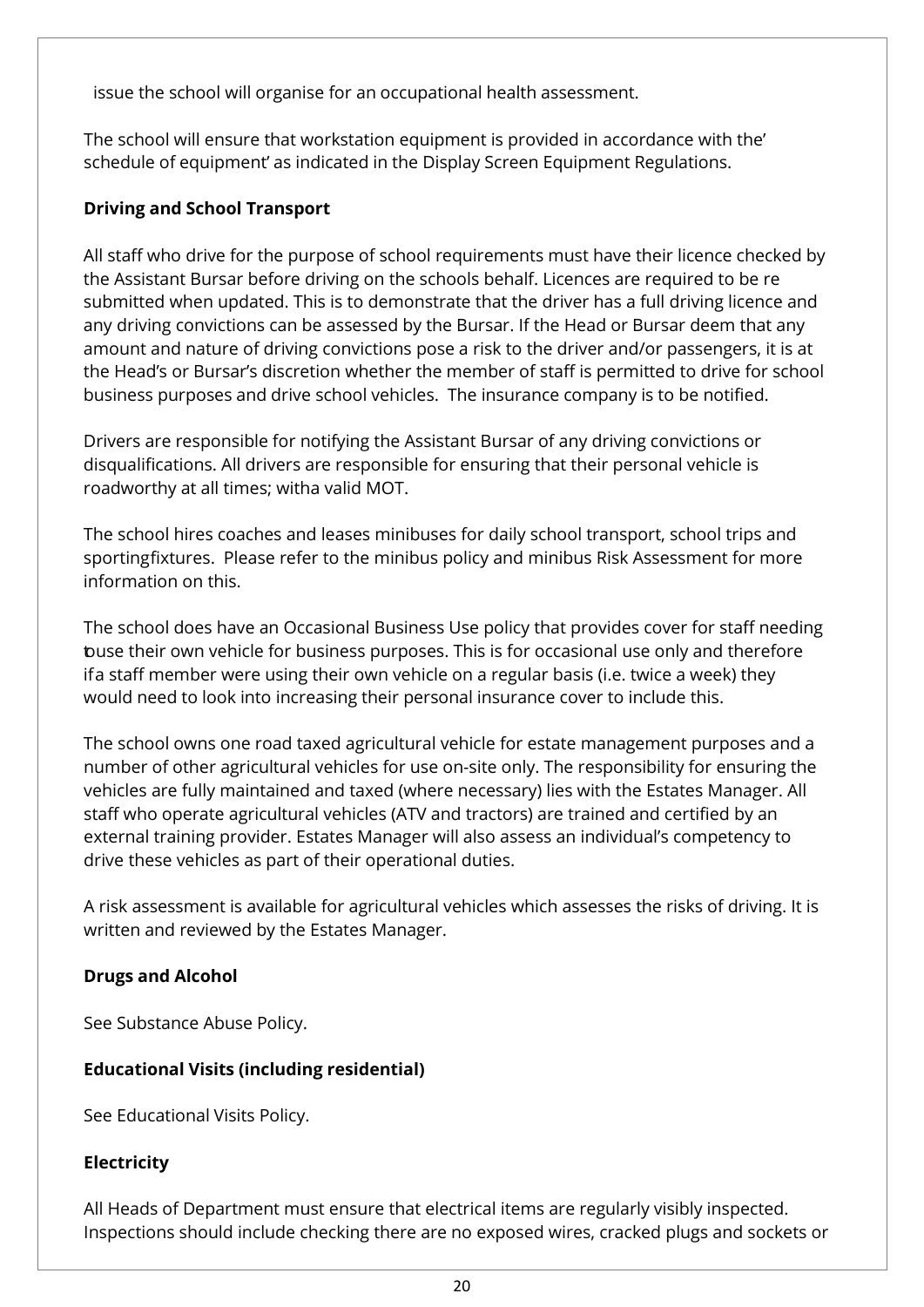general damage to electrical items.

Only electricians/electrical contractors approved and authorised by the Estates Manager are permitted to carry out work on the school's electrical installations.

All management of electrical installations is carried out in accordance with the Electricity at Work Regulations 1989 and the relevant Wiring Regulations. The fixed wire installation inspections are undertaken on a rolling programme, the Estates Manager is responsible for this programme, the record keeping and the management of any subsequent remedial actions as a result of the inspections. The responsibility of any new fixed wire electrical installations is also the responsibility of the Estates Manager; ensuring installations are carried out in accordance with current regulations and keeping all installations certificates.

The portable appliance testing programme, including hand tools, kettles, televisions, lamps, photocopiers, PCs is the responsibility of the Maintenance Manager. Staff or pupils planning to use their own personal electrical equipment in school must have them checked by the Maintenance Manager before use. A record of testing is maintained.

# <span id="page-20-0"></span>**Emergencies – Dealing With**

The school has an emergency and lock down plan which is available to members of the SLT.

Any member of staff may contact the emergency services in an emergency if it is appropriate. It is better to act swiftly in emergency situations. Staff will alert their colleagues to the incident, if it is safe and appropriate to do so, using two-way radios or by contacting the School Office.

Where an ambulance is called for a pupil, **the School Office or School Nurse** will contact the pupil's parents.

# <span id="page-20-1"></span>**Events**

All events taking place on the school premises, including those organised by the Crosfields Parents Association, must be notified to the Bursar or Assistant Bursar to determine whether a specific risk assessment is required. Where this is necessary, it will be the responsibility of the co- ordinating member of staff to write the risk assessment prior to the event or activity, make itavailable to all members of staff participating, and ensure that appropriate safety control measures are put in place.

# <span id="page-20-2"></span>**Fire Precautions**

The Regulatory Reform (Fire Safety) Order 2005 requires employers to carry out a fire risk assessment to examine and control the likelihood of a fire starting, and the consequences of a fire if one were to start. This includes identifying fire hazards and the people at risk, and implementing control measures to remove or reduce the risk. The employer should record the findings and inform staff and safety representatives. The risk assessment should be reviewed and revised as and when there are changes in work activities or the use of the building.

There is a *Fire Safety Policy* available on the staff drive. This details the emergency evacuation procedures. Visitors and contractors are the responsibility for their host in an emergency situation.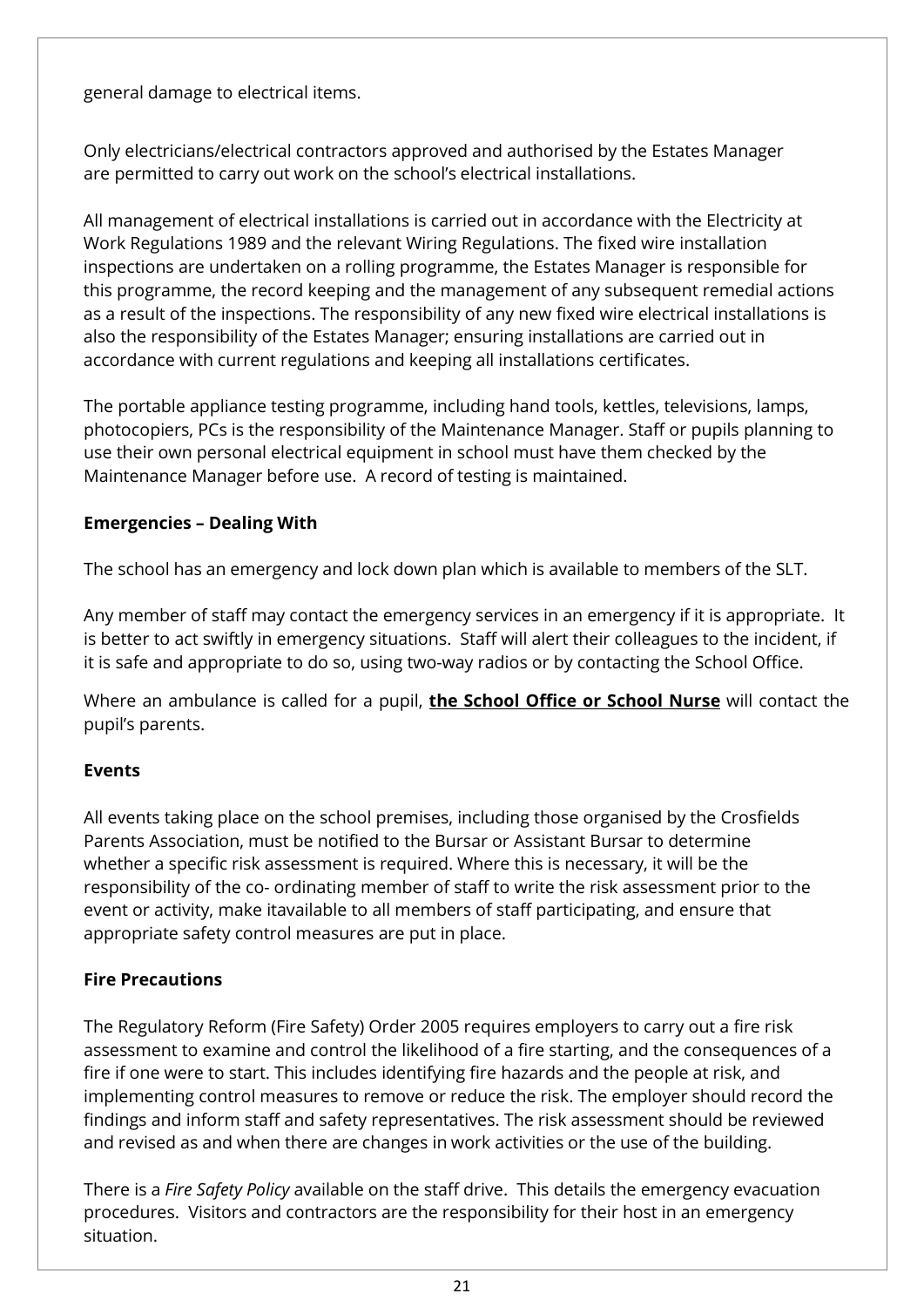Fire alarms, call points and fire doors are tested on a rotating weekly basis by the Maintenance Manager. Records are maintained and checked by the Estates Manager. Termly fire drills and other similar equipment are instigated and recorded by the Second Master (Senior Fire Marshall).

All staff receive Fire Awareness training every 3 years and Fire Marshalls for each of the Schoolbuildings are appointed and trained.

# <span id="page-21-0"></span>**First Aid**

The Health and Safety (First-Aid) Regulations 1981 require the school to provide adequate and appropriate first-aid equipment, facilities and trained personnel so all members can be given immediate help if they are injured or taken ill.

First aid provision must be available at all times, including out of school trips, during PE and other times the school facilities are used, e.g. Parents' Meetings.

Further information is contained within the *First Aid Policy* which covers first aid procedures and arrangements which are used in the School and which comply with current regulations. A first aid risk assessment is also maintained.

# <span id="page-21-1"></span>**Food Safety**

Food safety extends beyond the formal catering operation and all members of staff handling food or supervising food related activities must undertake Food Hygiene & Safety training. A risk assessment for Food Technology is available.

All ingredients and 14 legally recognised allergens must be listed on the labels of any food made on site, eg snacks, sandwiches, salad pots or cakes, that are pre-packaged prior to them being offered for consumption. Natasha's Law comes into force on 1 October 2021. This information should be listed on the packaging of any food purchased for use or consumption in school. All staff should be aware of their responsibility to ensure the provision of correct allergen information is easily identifiable.

Allergen information is collated by the School Nurse and shared with relevant members of staff. The youngest children wear identifying badges when attending for lunch and older pupils are expected to communicate their needs to the catering staff at the point of service. Food labels and notices are used whenever food is delivered from the kitchen.

# <span id="page-21-2"></span>**Gas**

The Estates Manager is responsible for identifying and keeping a record of all gas equipment onthe school premises. The Estates Manager will then ensure that relevant servicing and inspection is carried out by competent, Gas Safe approved contractors and keep relevant records. A Landlord's Safety Certificate is provided for residential properties on an annual basis.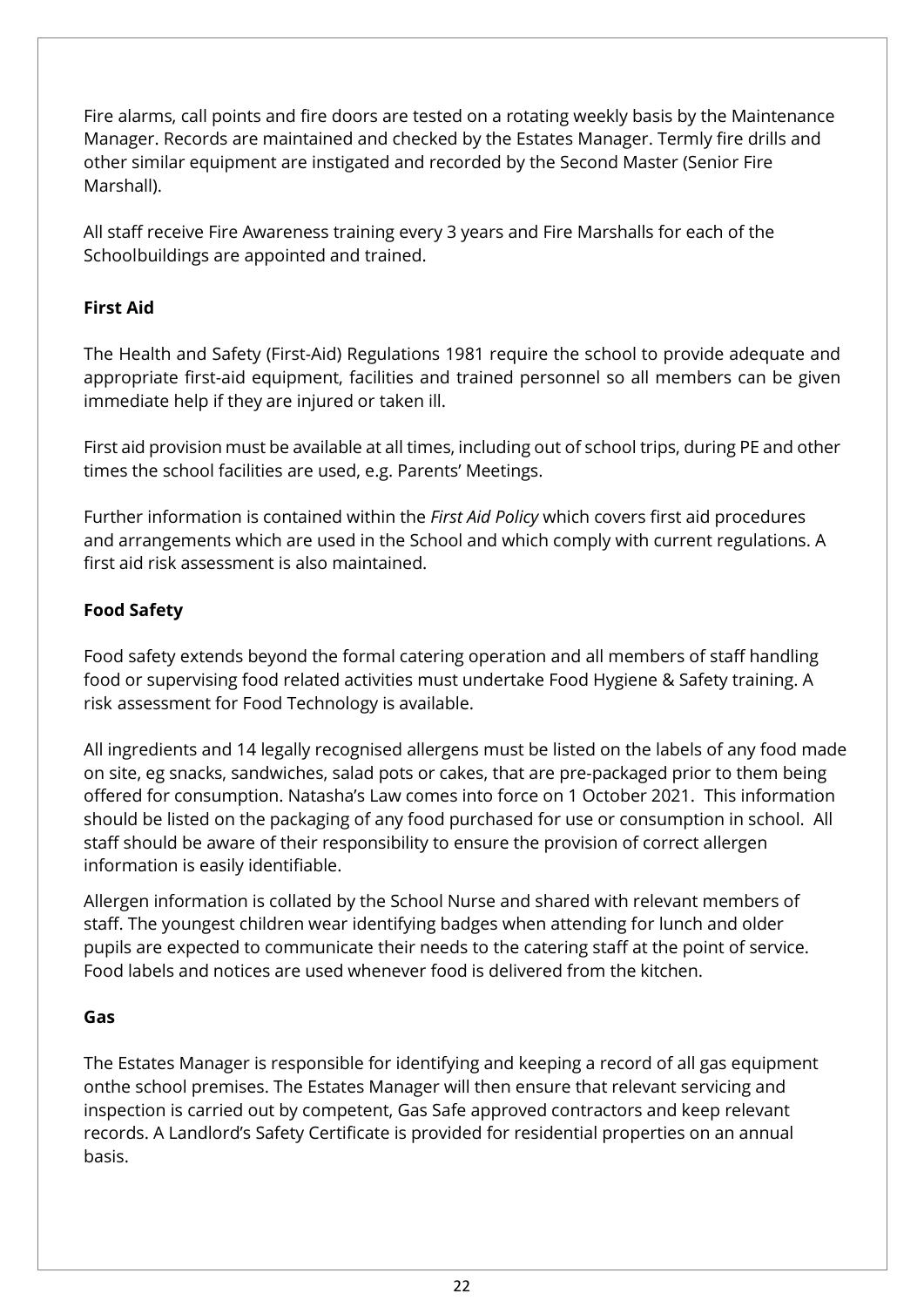### <span id="page-22-0"></span>**Glazing**

A risk assessment is carried out by the Estates Manager which assesses the management of glazing across the school.

#### <span id="page-22-1"></span>**Health and Safety Induction**

All new staff are to receive a health and safety induction briefing from the Bursar or another designated person and their Line Manager. This is co-ordinated by HR and a record kept on their HR file.

#### <span id="page-22-2"></span>**Hirings**

The Enterprise Manager is responsible for the hiring of school premises to third parties. A school hire agreement will be put in place and relevant risk assessments, insurance details and accreditations will be obtained and held by the Enterprise Manager. The Enterprise Manager will undertake checks to ensure that risks are being appropriately managed.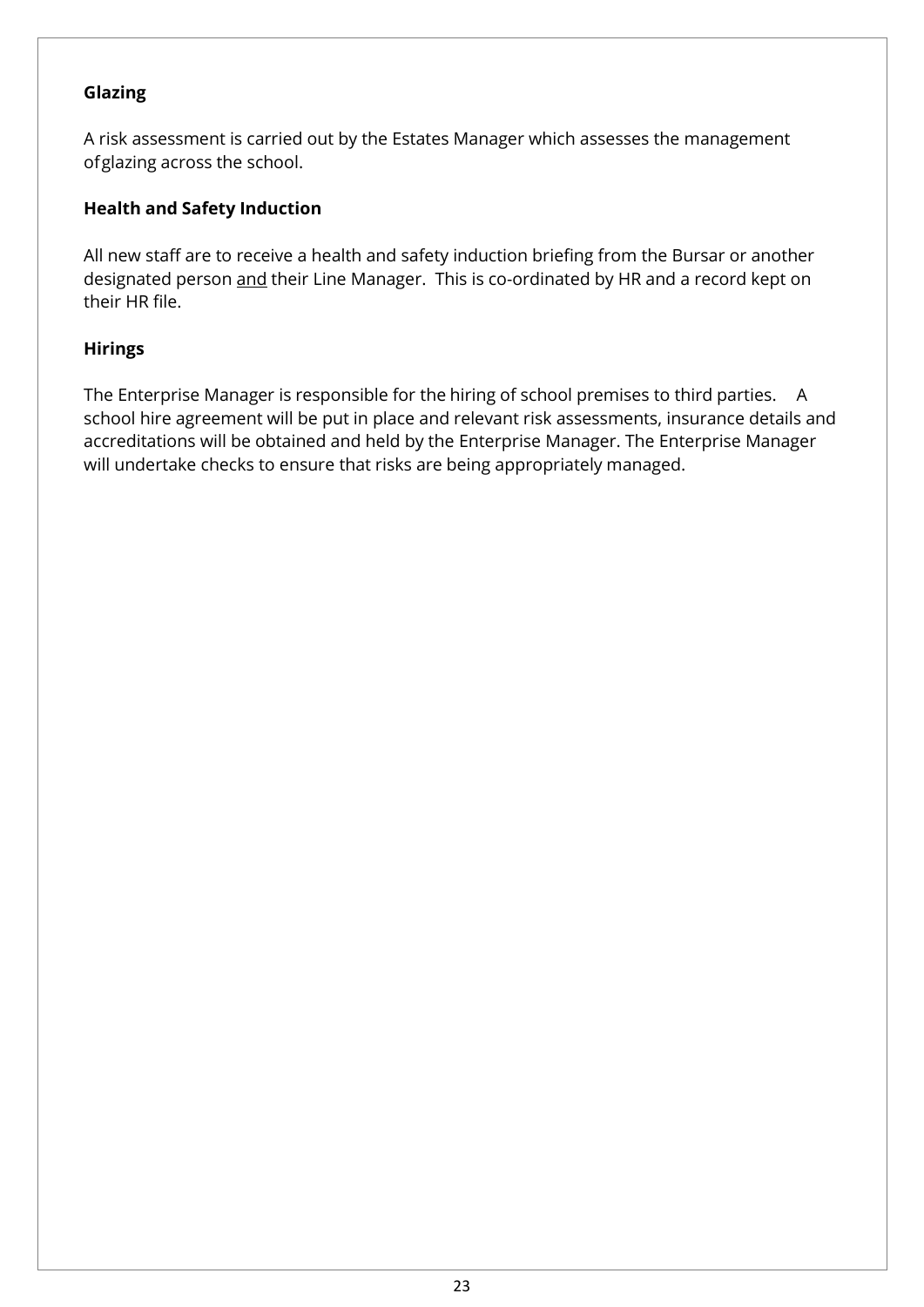#### <span id="page-23-0"></span>**Home Working**

Members of staff may periodically work from home rather thanschool. In such circumstances, agreement must be sought from the Line Manager and healthand safety arrangements discussed. Working from home will only be agreed if a safe and appropriate work environment is available. The HR Manager is to be notified when home working is agreed for a period exceeding 3 days and an individual risk assessment completed.

### <span id="page-23-1"></span>**Housekeeping**

All staff have a responsibility for maintaining good standards of housekeeping and cleanliness. This is an important tenant of the school's infection control measures see *First Aid Policy.* The Maintenance Manager is responsible for establishing the cleaning schedules and any deficiencies should be reported via **faults@crosfields.com**.

Waste collection services will be monitored by the Maintenance Manager. Waste is to be placed in the appropriate receptacle and attention should be given to waste that can be recycled. Waste, especially combustible materials, must not be allowed to accumulate in cupboards, stairways or corridors. Special consideration will be given to the disposal of laboratory materials and clinical waste.

The school will be maintained at a safe temperature for staff and pupils to work in. In line with the Education (School Premises) Regulations 1999, we will aim for:

| <b>Areas</b>                                                                                                                                                                              | <b>Temperature</b> |
|-------------------------------------------------------------------------------------------------------------------------------------------------------------------------------------------|--------------------|
| Where there is a below-normal level of physical activity<br>due to ill health or a physical disability, e.g. isolation<br>rooms; however, this does not include sleeping<br>accommodation | $21^{\circ}$ C     |
| Where there is a normal level of physical activity<br>associated with teaching, private study or<br>examinations                                                                          | $18^{\circ}$ C     |
| Where there is a high level of physical activity, e.g. PE<br>sports halls, washrooms, sleeping accommodation and<br>circulation spaces                                                    | $15^{\circ}$ C     |

Although it is generally accepted that people work best at a temperature between 16°C and 24°C, there are no specific legal maximum working temperatures for schools or for offices or other workplaces. Staff should open windows and doors and draw blinds to allow fresh air to circulate freely in the event of hot weather.

#### <span id="page-23-2"></span>**Ionising Radiation**

There are no sources of ionising radiation with the school.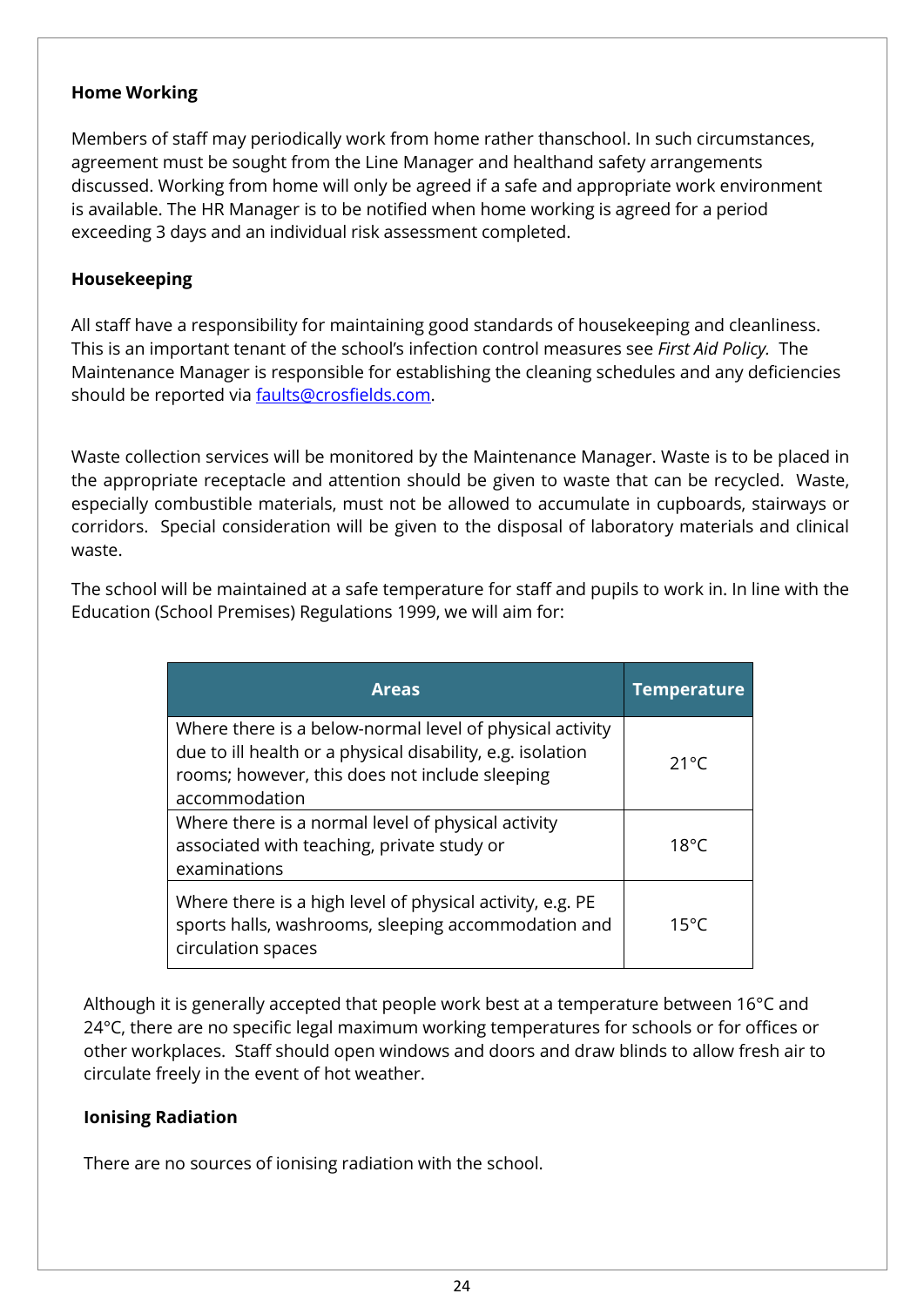#### <span id="page-24-0"></span>**Lead**

There is no lead pipework within the School drinking water system.

# <span id="page-24-1"></span>**Legionella**

The statutory duty holder with regard to Legionella control and management is the Estates Manager. There is a separate Legionella risk assessment.

The main Legionella risk assessment was undertaken by Eaton Environmental Services in July 2018 and a subsequent risk assessment for the Cricket Pavilion carried out by Eaton Environmental Services in July 2018. Water temperature testing is carried out on 2 monthly schedule, water hygiene testing is carried quarterly and TMV testing annually. The swimming pool microbiological test are to be carried out monthly in addition to this, the chlorine and PH levels of the water are to be tested daily and calcium hardness and alkalinitytest is to be carried out weekly. Records of checks are to be kept in a central register.

# <span id="page-24-2"></span>**Lifts And Lifting Equipment**

There are two lifts in the School, one in the Oaks building and another in the Senior School building. It is the responsibility of the Estates Manager to ensure maintenance and the statutory required inspections are carried out. An external engineeringcompany appointed by the School's insurers carries out independent inspections.

There is a self-erecting tower lift. It is the responsibility of the Estates Manager to ensure it is maintained and that the statutory inspections are carried out. It is stored in a secure location and only used by trained and competent personnel. The Estates Manager is responsible for organising training and the subsequent record keeping.

# <span id="page-24-3"></span>**Local Exhaust Ventilation**

Local exhaust ventilation is in place in the main kitchen, Science, Art and DT. The Head of Department must ensure that the system is used as identified in the relevant risk assessments.

The Estates Manager is responsible for the installation, servicing and statutory inspection. The aforementioned inspection must be carried out at least every 14 months and the records kept for at least 5 years. Information demonstrating that local exhaust ventilation equipment provides adequate protection must be kept for the life of the equipment. The responsibility for keeping relevant records lies with the Estates Manager.

The Estates Manager will ensure that statutory required inspections are carried out by acompetent external specialist.

# <span id="page-24-4"></span>**Local Management Arrangements**

All Managers with responsibility for staff and/or pupils are required to develop their own specific local management arrangements for safety.

All Managers and in particular the Estates Manager, Maintenance Manager, Chef Manager, Enterprise Manager, Head of Grounds, Heads of Art, DT, Music, Drama, Games, Science, EYFS,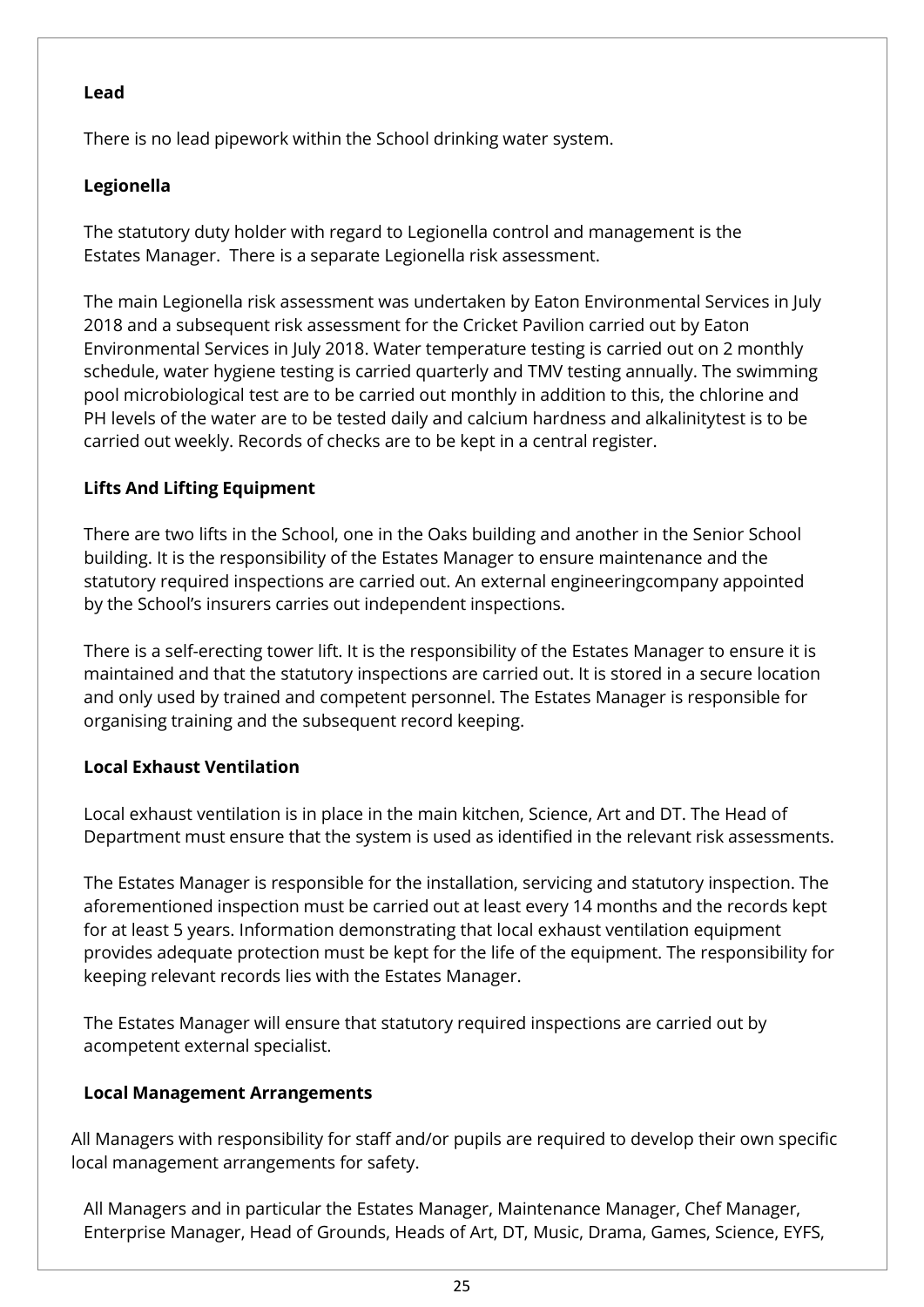Forest Schools and Enrichment must ensure that their specific local management arrangements are written in plain English and include relevant items from the following checklist:

- Each employee who works in a Department and every pupil must adhere to the parts of these arrangements which are relevant to them. A formal review of the contents should take place annually at the beginning of each academic year.
- The duties of the Head of Department and all associated delegations (which must be clearly defined) plus a statement that the Head of Department will appraise adherence to the local management arrangement by colleagues.
- Departmental health and safety induction training which is required.
- Job specific health and safety training, refresher training and competencies which are required.
- Legal compliance matters such as for thorough examinations, inspections, risk assessments and safe working procedures. Risk assessments must cover relevant work activities, work equipment, hazardous and flammable substances, security matters, electrical items, DSE, manual handling, failures and emergencies, personal protective equipment and any special needs of individuals which may be medical, educational or behavioural. Explain precisely how and by whom written risk work is to be prepared and used and, if further action is required, that an action plan must be detailed in writing.
- Any rules for staff and others.
- Any restrictions, which might be imposed by the School or the Head of Department.
- Methods for colleagues to identify premises defects.
- A requirement to include health and safety as a standing agenda item at meetings.
- Any other safety advice and good practices with recommendations.
- Routines for monitoring the safety of spaces where work is taking place, equipment safety and the like.
- Arrangements for regular audits of activities and safety documentation via the Active Monitoring programme where applicable.
- Provision of first aid.
- Accident reporting arrangements.

# <span id="page-25-0"></span>**Lone Working**

The Estates Manager and Bursar are responsible for a risk assessment to cover personal security and loneworking activities of all staff. This explains the generic safety control measures but Line Managers should review this where there is a regular requirement for lone working. Further information can also be found in the Security and Lone Working Policy.

# <span id="page-25-1"></span>**Maintenance of Plant and Equipment**

The Estates Manager is responsible for ensuring that relevant servicing, planned preventative maintenance and statutory required inspections are carried out on all plant and equipment which is building related. Records are to be maintained. Obsolete plant is disposed of in accordance with relevant waste regulations.

The Estates Manager will ensure that statutory required inspections are carried out by acompetent external specialist.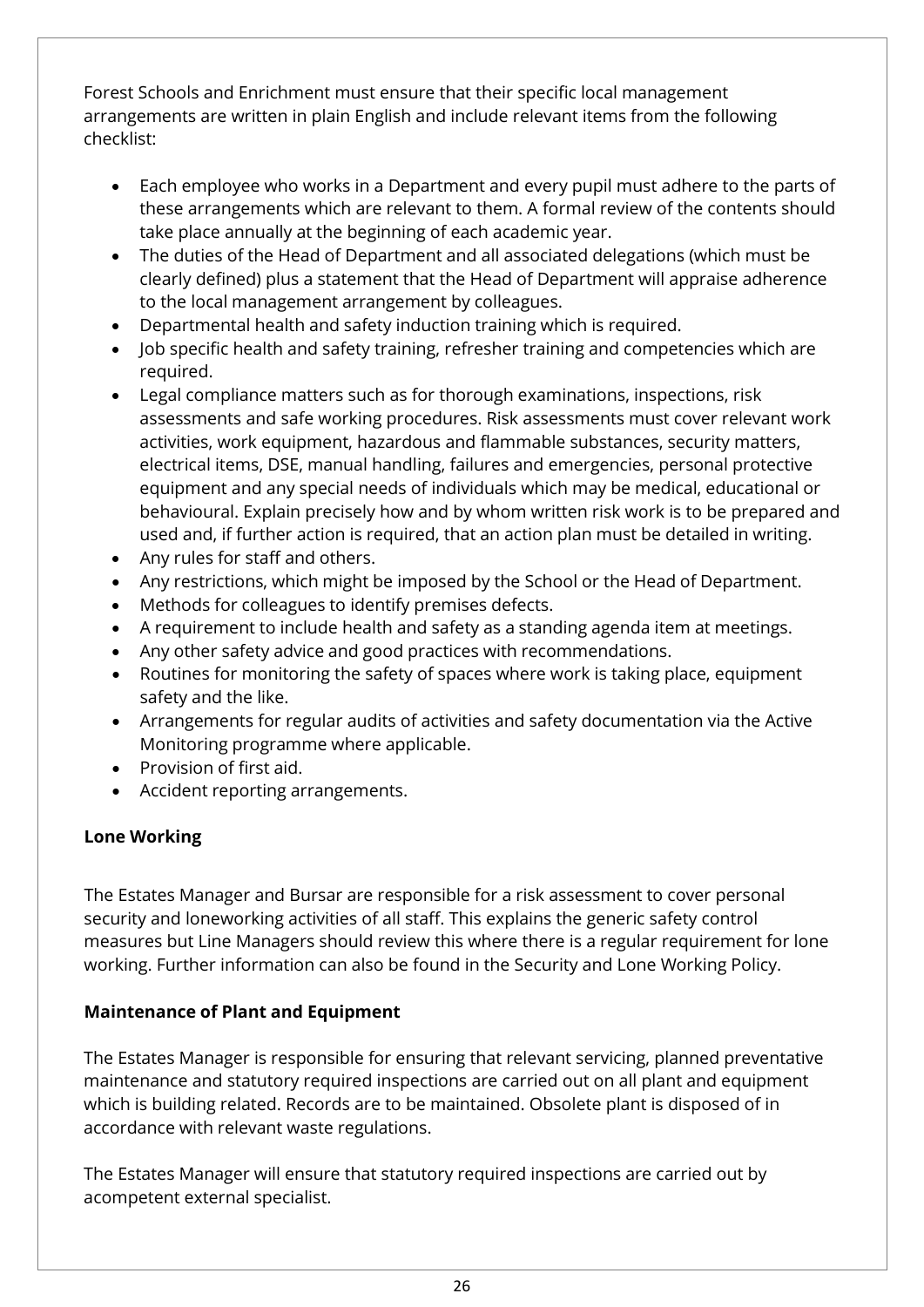# <span id="page-26-0"></span>**Manual Handling**

For the purposes of health and safety, manual handling is an operation which requires human (as opposed to mechanical) effort to move or hold a load and includes lifting, putting down, pushing, pulling, carrying or moving. A "load" could be a person, an animal or an object. Many members of staff may find themselves involved in moving and handling loads, either in the classroom or during physical activities such as PE or design and technology. However, members of staff are generally trained to tackle such tasks and should not involve pupils in lifting or moving large or heavy items, such as desks, cabinets, stage or sports equipment. At no time should an individual be asked to move a 'load' beyond their physical capability. Staff who undertake manual handling operations involving a risk of injury should be provided with sufficient information on the risks of them being injured, the weight of each load and the heaviest side of each load whose centre of gravity is not positioned centrally.

The Manual Handling Operations Regulations 1992 require that all manual handling operations be "avoided" so far as reasonably practicable. To the extent that it is not possible to eliminate the operation then Heads of Department are responsible, through the risk assessment process, for identifying where manual handling safety control measures need to be implemented. All staff undertaking manual handling duties must complete appropriate training. This is available through Educare. Manual handling aids will be provided as required, where a risk assessment denotes that this is a suitable control measure, such equipment will be checked regularly by the relevant Head of Department.

# <span id="page-26-1"></span>**Medicines**

The control and issue of medicines is covered in the *First Aid Policy* and *Homely Remedy Policy*.

In the majority of cases, children with anaphylaxis go through the whole of their school lives without incident. The most common cause is food, in particular nuts, fish and dairy products but, also, wasp and bee stings. Medication includes antihistamine, adrenaline inhaler or adrenaline injection, depending on the severity of the reaction.

Immediate access to adrenaline injection (eg Epi-pen) is vital. Epi-pens are kept by the children to whom they are prescribed. Parents are asked to ensure that the School is provided with a labelled spare Epi-pen. This must be kept in the Medical Room. All Epi-pens must be labelled with the child's name, by the parent.

Immediate access to reliever inhalers is vital. Children are encouraged to carry their reliever inhaler as soon as the parents, doctor and class teacher agree they are mature enough. The reliever inhalers of younger children are kept in the classroom by the form teacher. An emergency generic salbutamol inhaler is kept in the medical room for use if the child's own inhaler is faulty, empty or missing.

Staff requiring medicines for their personal use are asked to keep them secure so that there is no risk that the medicines could be found or used by children or other members of staff. The School Nurse is able to provide some over the counter medicines on a self-medicating basis.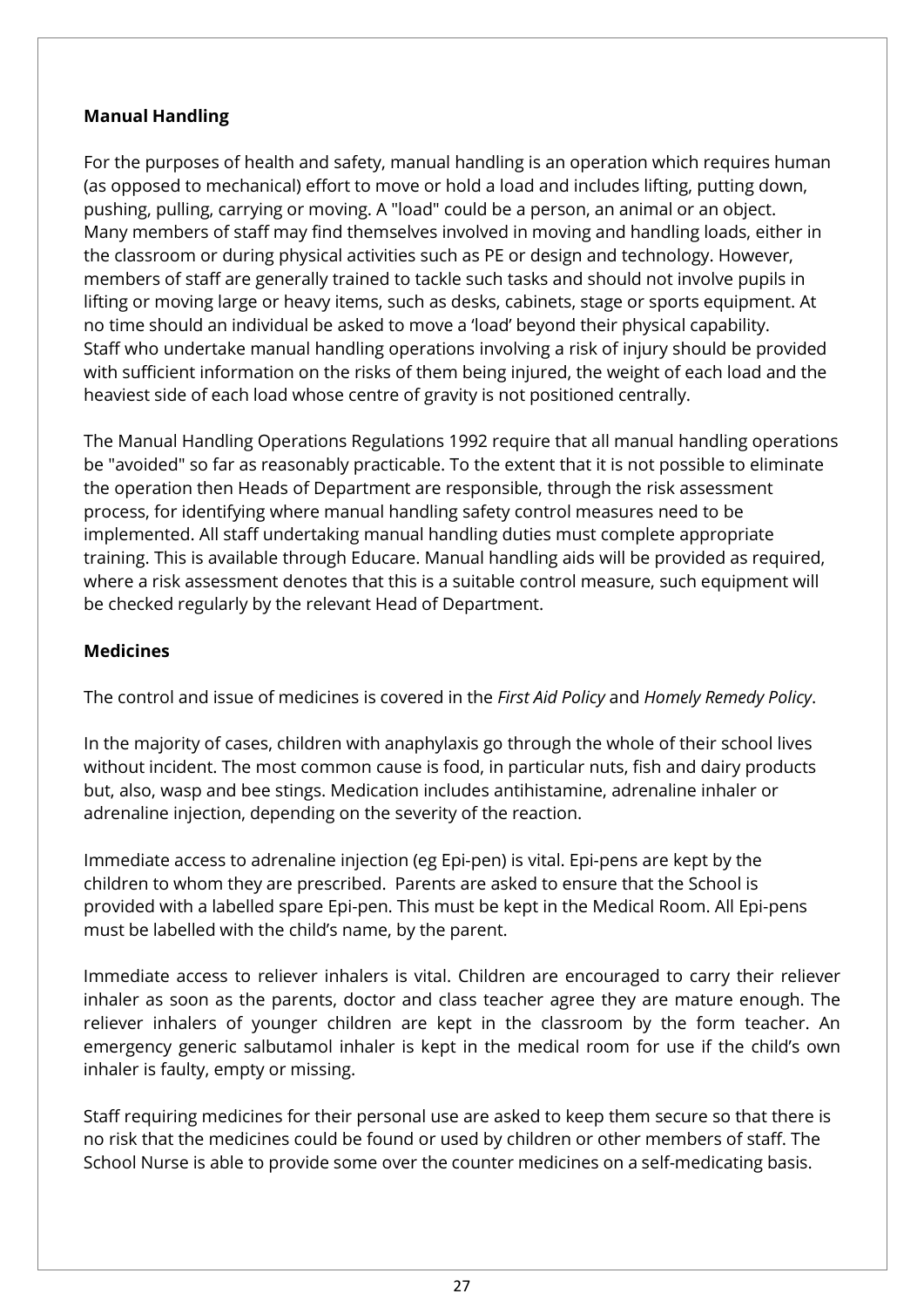#### <span id="page-27-0"></span>**New and Expectant Mothers**

Expectant mothers are responsible for notifying their line manager and HR. The HR Manager will instigate a risk assessment by the Line Manager. Risk assessments are to be reviewed throughout the pregnancy and on the staff member's return to work. Training where necessary will be provided.

#### <span id="page-27-1"></span>**Noise and Vibration**

Heads of Department are responsible for identifying any sources of noise and vibration from equipment which may be harmful to users. They must notify the Estates Manager so that necessary safety control measures can be put in place. The Heads of Department are responsible for ensuring relevant risk assessment(s) are carried out and monitoring of individual's exposure to noise and vibration is recorded and monitored.

#### <span id="page-27-2"></span>**Notices**

The following notices are to be on display in places where they are easily accessible to members of staff:

- Certificate of Employer's Liability Insurance as required by the Employer's Liability (Compulsory Insurance) Act 1969 and the Employer's Liability (Compulsory Insurance) (Amendment) Regulations
- the 2009 version of the 'Health and Safety Law What you should know' poster with details of local health & safety representatives in the designated spaces;
- notices specifying:
	- o the location of First Aid equipment and boxes;
	- o the names and locations of First Aiders and Appointed Persons;
- information and notices necessary to comply with the Regulatory Reform (Fire Safety) Order 2005, setting out evacuation procedures and the position of fire alarm points, extinguishers and fire exits.

#### <span id="page-27-3"></span>**Occupational Health**

The school engages an Occupational Advisor as needed, this is organised by HR. Where members of staff are particularly at risk from working in hazardous environments or undertaking hazardous activities, regular health surveillance will be organised.

#### <span id="page-27-4"></span>**Onsite Vehicle Movements**

There is a risk assessment for onsite vehicle movements which is kept under review. It is written and reviewed by the Estates Manager. There are safety control measures including writing to parents, one way systems, marked parking bays, speed bumps and speed signage and on site supervision when deemed necessary.

#### <span id="page-27-5"></span>**Out of Bounds (high risk areas)**

The school makes every effort to ensure that all potentially dangerous areas are, wherever possible, made secure by fencing, locking or otherwise physically preventing access to them. Areas temporarily out of bounds are fenced or cordoned off and appropriate warning notices are placed to describe the danger.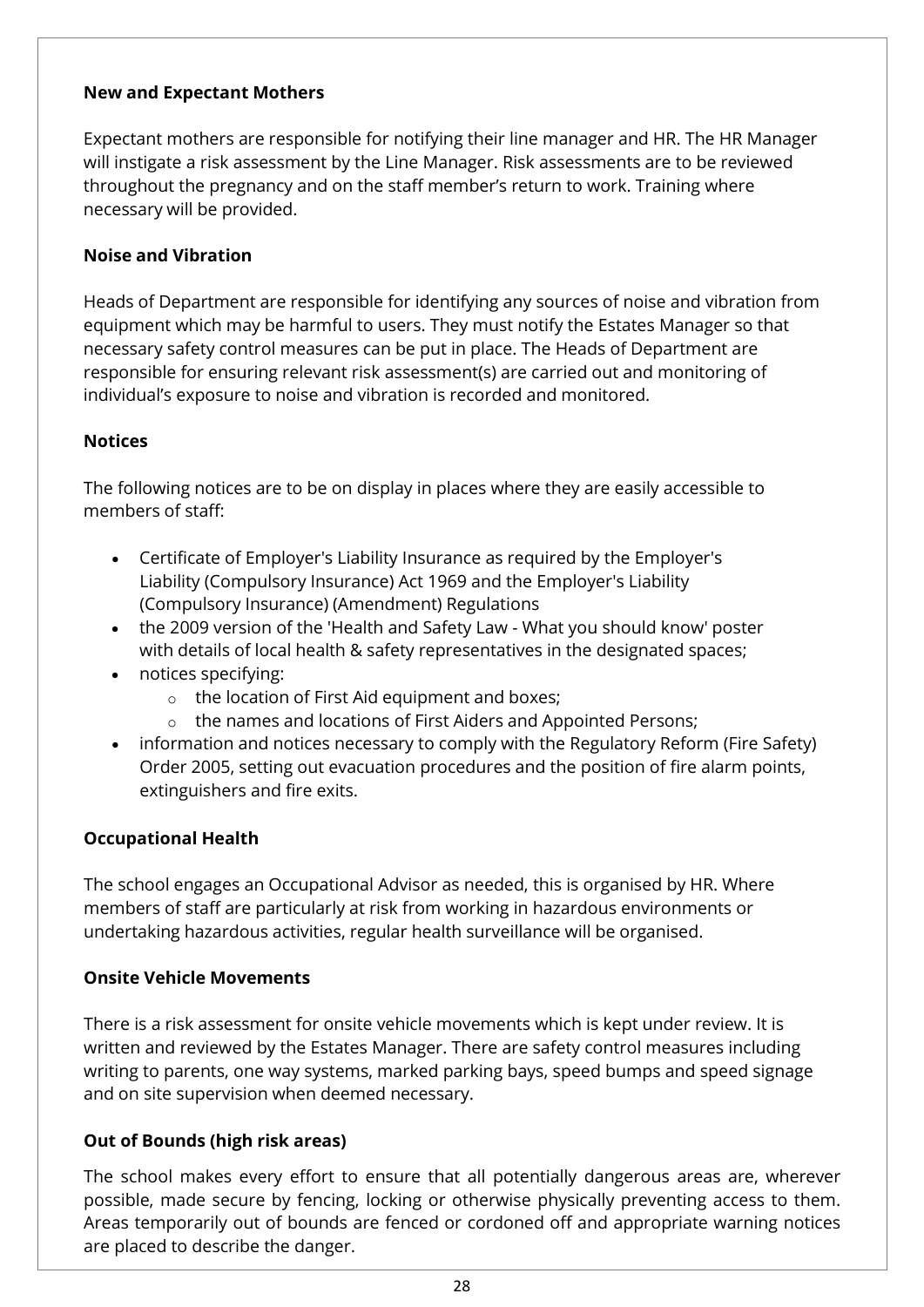Pupils are informed or reminded by teaching staff of the dangers of entering high risk areas of the school. They are made aware that to enter such an area deliberately is regarded as serious. There are areas of the school site which are out of bounds without staff supervision and these are shown on a map in the School Planner.

These areas include:

| <b>Building or Area</b>                                                                                                                                                                                                                  | <b>Control Measures</b>                                                                                                                       |
|------------------------------------------------------------------------------------------------------------------------------------------------------------------------------------------------------------------------------------------|-----------------------------------------------------------------------------------------------------------------------------------------------|
| Beyond the limit of the school grounds                                                                                                                                                                                                   | Pupils are not allowed to leave site<br>without staff supervision or with parental<br>consent                                                 |
| Lower Playing Fields                                                                                                                                                                                                                     | Fencing of sloping areas in place once<br>operational                                                                                         |
| <b>Staff Car Parks</b>                                                                                                                                                                                                                   | Signage in place                                                                                                                              |
| The wood within the school ground<br>housing Forest School's classrooms                                                                                                                                                                  | Supervised use only during lesson time<br>and hobby time                                                                                      |
| We ensure that pupils do not have<br>unsupervised access to potentially<br>dangerous areas, such as the Science<br>Laboratories, The D&T room, the<br>Swimming Pool and indoor sport facilities<br>Boiler Rooms and the Maintenance Area | Accesses locked when not in use.<br>All flammables and laboratory chemicals<br>are kept securely locked in appropriate<br>storage facilities. |
| Potentially dangerous areas within the                                                                                                                                                                                                   | Specifically mentioned to pupils at<br>briefing sessions                                                                                      |
| school grounds, including the School<br>Pond                                                                                                                                                                                             |                                                                                                                                               |
| Pupils do not have unsupervised access<br>to the grounds, maintenance, and<br>caretaking areas of the school                                                                                                                             | Strict no-entry signs and doors locked<br>where appropriate                                                                                   |
| School Kitchen                                                                                                                                                                                                                           | Strict no-entry signs and doors locked<br>where appropriate                                                                                   |
| Electrical & Gas Outlets Securely locked<br>off                                                                                                                                                                                          | Warning notices placed                                                                                                                        |
| Roof voids & lofts                                                                                                                                                                                                                       | Accesses locked                                                                                                                               |
| Ceiling voids                                                                                                                                                                                                                            | Accesses locked                                                                                                                               |
| IT Switch rooms and cabinets                                                                                                                                                                                                             | Accesses locked                                                                                                                               |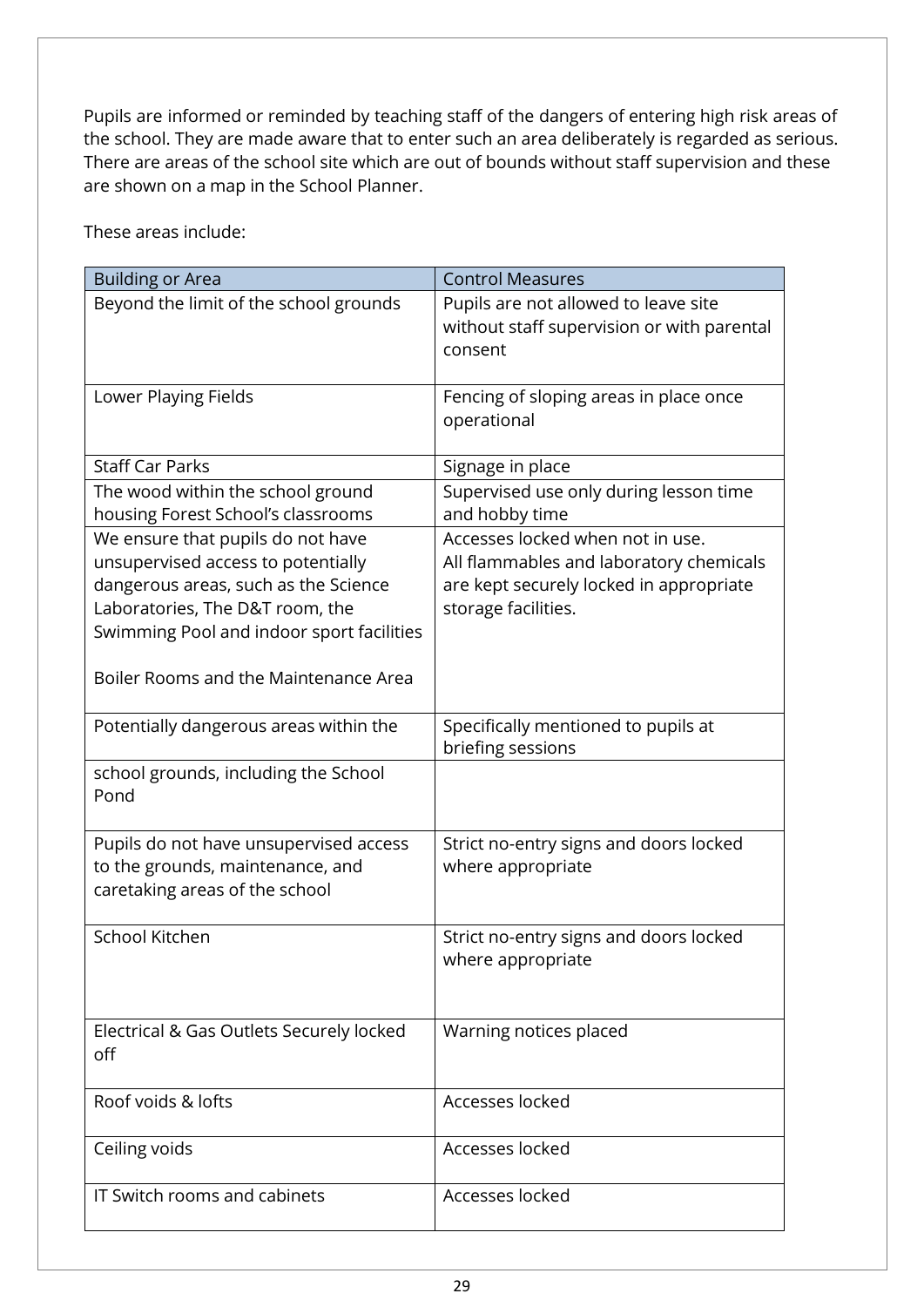# <span id="page-29-0"></span>**Personal Protective Equipment (PPE)**

The requirements for the use of PPE as a safety control measure will be identified through the risk assessment process. Heads of Department are responsible for identifying the need for PPE. Where a need is identified the aforementioned will:

- Provide PPE to employees (free of charge) and to pupils
- Select PPE suitable for the risks, the employee, the pupils and the work environment
- Maintain the PPE and provide suitable accommodation for storage
- Ensure that the PPE is properly used with training and instruction as necessary
- Provide PPE with the relevant CE mark

Staff and pupils are to use the PPE provided, and care for it according to the instructions and training given. The PPE will fit the wearer properly. Where more than one item of PPE must be worn, they should be compatible and remain effective. PPE will not be worn if the hazard is caused by wearing it that is greater than the hazard it is intended to protect the wearer from. Pupils will report any loss or defects to their Form Tutor, who will report it to the Maintenance Manager for repair.

#### <span id="page-29-1"></span>**Pesticides**

The Control of Pesticides (Amendment) Regulations 1997 place obligations on the manufacturer, supplier and users of pesticides. A certificate of competence is required by users of pesticides. The Head of Grounds is responsible for school level storage in accordance with DFE Guidance security, storage and precautions to be taken when using pesticides.

#### <span id="page-29-2"></span>**Play Equipment**

Play equipment is subject to an annual inspection by a competent person. It is also checked and the safety surfaces around it on a daily basis by the Play Supervisors and any issues reported to the Estates Manager or Maintenance Manager. If a piece of equipment is found to be faulty, it must be put out of use until the issue has been remedied.

#### <span id="page-29-3"></span>**Pressure Systems**

A compressor is situated within the Grounds building. Boilers are located throughout the school. The Estates Manager is responsible for organising the relevant servicing, planned preventative maintenance, repair and statutory required inspections. The Head of Grounds is responsible for ensuring a relevant risk assessment for the compressor is carried out and reviewed as necessary. All of the aforementioned should be carried out in compliancewith the Pressure Systems Safety Regulations and Pressure Equipment Regulations.

The Estates Manager is responsible for ensuring relevant staff who use such pressure systems are trained in the correct use of such equipment.

#### <span id="page-29-4"></span>**Risk Assessment**

To effectively manage health and safety and in accordance with the Management of Health and Safety at Work Regulations 1999, Crosfields School maintains a set of risk assessments for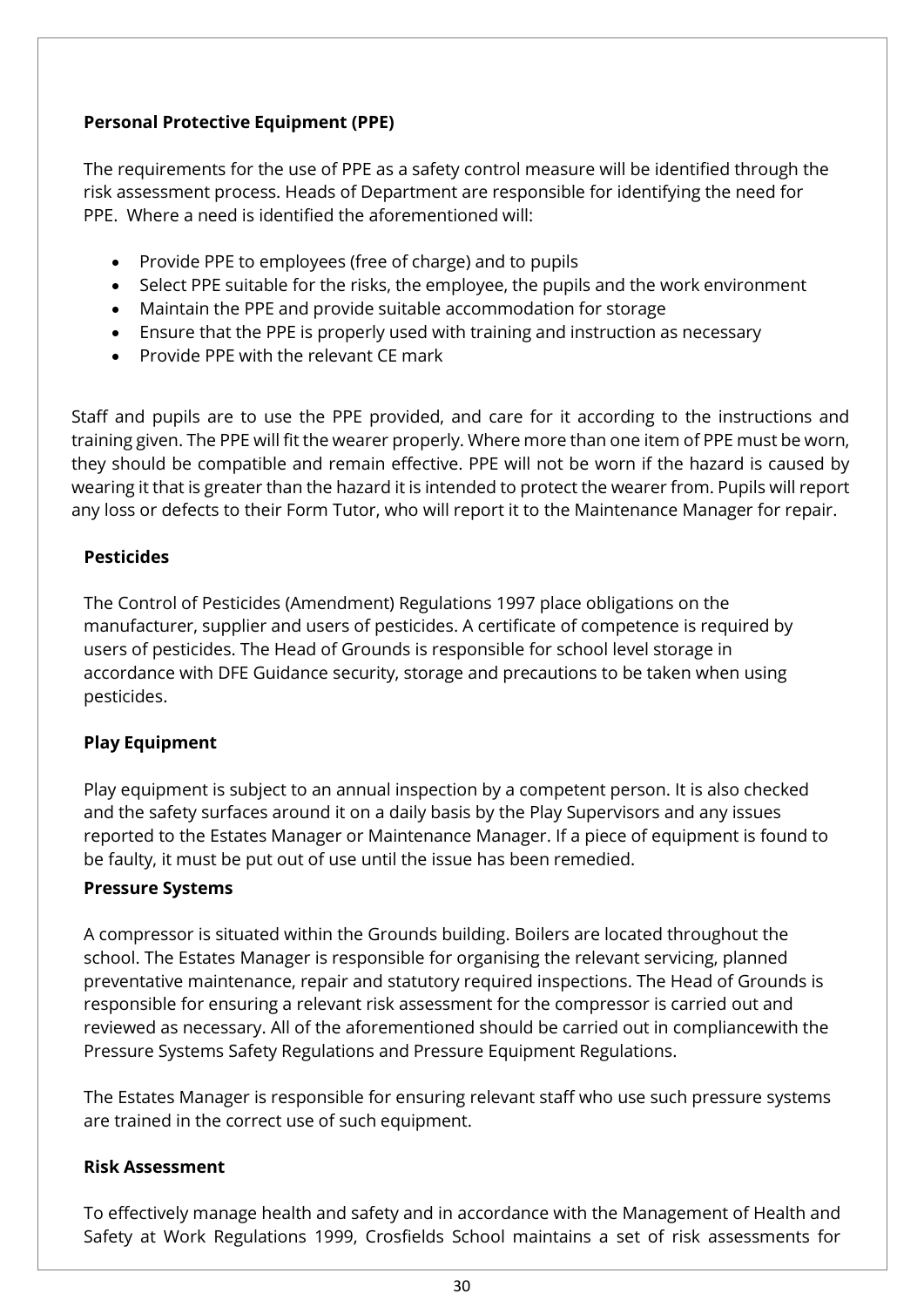activities and locations that may have the potential to cause harm, these may be at school or off site. The school aims to assess all reasonably foreseeable risks, and others which are identified by specific health and safety regulations. Each risk assessment takes into account the risk to anyone within and visiting the school environment, and in particular pupils and staff. Risk assessments will be reviewed if there is an accident, incident or near miss; guidance changes in relation to the potential hazards; the nature of the activity or participants changes or on a periodic cycle ranging from annually to 3 years depending upon the associated risks. Further information is contained within the *Risk Assessment Policy*.

# <span id="page-30-0"></span>**Safeguarding**

See *Child Protection and Safeguarding Policy.*

# <span id="page-30-1"></span>**Security**

Policy and procedures to reduce security risks are addressed in the *Security Policy*.

# <span id="page-30-2"></span>**Slips and Trips**

The Workplace (Health, Safety and Welfare) Regulations 1992 stipulate that every floor, surface or traffic route in a workplace should be suitable for the purpose for which it is used, and should be properly constructed and maintained for safe usage. Additionally, the area should, so far as is reasonably practicable, be kept free from obstructions, articles or substances which may cause a person to slip, trip or fall.

All staff are responsible for ensuring that changing rooms, classrooms, corridors, outdoor areas and other work spaces are free from slip or trip hazards. In assessing the risk, the following factors should be considered:

- Environmental (floor, steps, slopes, etc.)
- Contamination (water, food, litter, etc.)
- Organisational (task, safety, culture, etc.)
- Footwear (footwear worn for evening events may not be in line with the school's Uniform Policy)
- Individual factors (rain, supervision, pedestrian behaviour, etc.)

# <span id="page-30-3"></span>**Sports, Games and Activities**

See separate risk assessments.

# <span id="page-30-4"></span>**Stress**

Occupational stress should be treated in the same way as ill-health due to physical hazards in the workplace. Its root causes should be identified assessed and then either eliminated or, if that is not possible, properly and effectively controlled.

Employers have a common law duty to ensure that the health of their staff is not placed at risk through excessive and sustained levels of stress arising from the way work is allocated and arranged, the way people deal and interact with each other and the day to day demands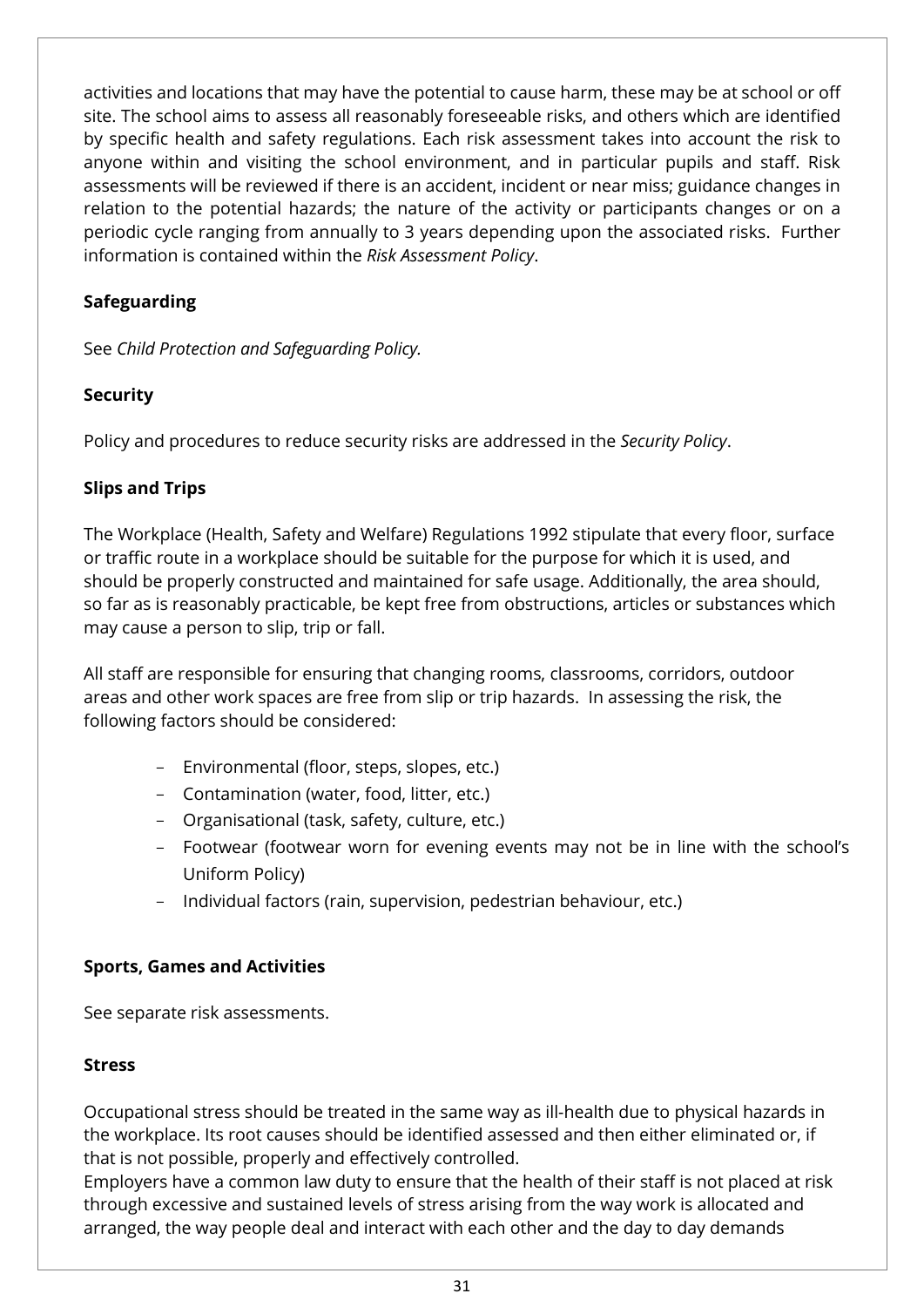#### placed on staff.

The school provides a 24 hour counselling helpline service to all staff through its insurers. Details are displayed in Staff rooms.

# <span id="page-31-0"></span>**Swimming**

The responsibilities for the management of swimming pool and activities are as follows:

- Head of Swimming for pupils including Swim School
- Sports Centre Enterprise Manager hiring
- Estates Manager Pool Maintenance

There is a separate school swimming policy, normal operating procedures and an emergency operating procedures. These policies will include delegated health and safety checks on behalf of the Estates Manager and School Nurse.

# <span id="page-31-1"></span>**Training (Health and Safety)**

The Bursar is responsible for undertaking a health and safety training needs analysis on an annual basis. The school will ensure that staff members are provided with the health and safety training they need for their job. This may not mean attendance at training courses; it may simply involve providing staff with basic instructions and information about health and safety in the school. All employees will be provided with induction training in respect of health and safety and further role specific training will be arranged where appropriate. Heads of Department are responsible for identifying the necessary training for their staff through theirlocal management arrangements, and risk assessments.

The Compliance and Governance Co-ordinator will retain training records for a minimum of 5 years. It is the school's policy that refresher health and safety training is delivered every 3 years, unless otherwise specified by legal requirements. Catering staff training records will beheld by the Chef Manager and Estates Staff training records, including Toolbox Talks, by the Estates Manager.

# <span id="page-31-2"></span>**Trees and Ground Safety**

The Estates Manager arranges periodic inspections of trees. Where a tree poses an immediate danger to pupils and other site users, a cordon will be established and arrangements made to make the tree safe.

The Head of Grounds is responsible for the weekly inspection of the grounds, including ponds, to identify any potential hazards and to take the necessary action to renderthe area safe.

# <span id="page-31-3"></span>**Violent, Abusive or Threatening Behaviour**

An employee is required to report any act of violence, abusive or threatening behaviour arising out of or in connection with work and directed towards him/her by any person – including